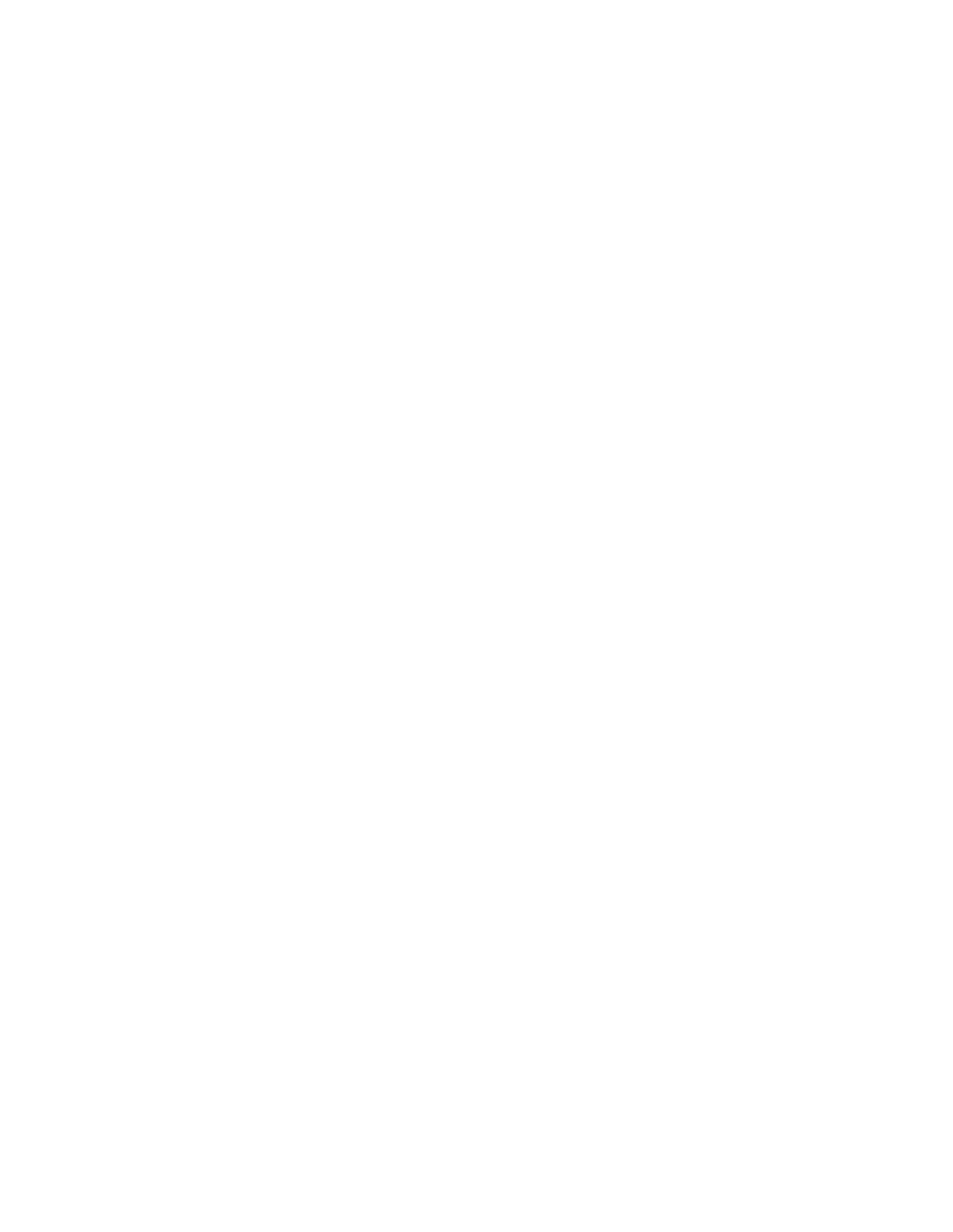### 1. Introduction

Information technology (IT) products and services, as well as many others, are released in successive generations that diffuse in wave-like patterns such as in Figure 1. Generational shifts are of interest to management in both IT-using organizations and supply-side companies (e.g., parts suppliers, end-use product manufacturers, distribution companies). Interest in IT diffusion has expanded as managers of all types are increasingly concerned about the generational transitions of their Web users (e.g., customers). It is important to develop an understanding of the demand dynamics and interrelationships between product generations. The advancement of such understanding is the purpose of this paper.





The first generational diffusion model was by Norton (1986) and Norton and Bass (1987). It is an extension of the Bass Model (1963, 1969) of a single-generation product. Although the Norton-Bass has proven useful, it has been limited by conflicting views of what exactly it models, conflicting views on its properties, the belief by some that it has an inherent inconsistency and the fact that it did not identify several desirable aspects of the modeled phenomena. This situation has developed largely because the Norton-Bass is actually two models in one, neither has been completely derived and one has never been rigorously defined and clearly differentiated from the other. This paper corrects these limitations.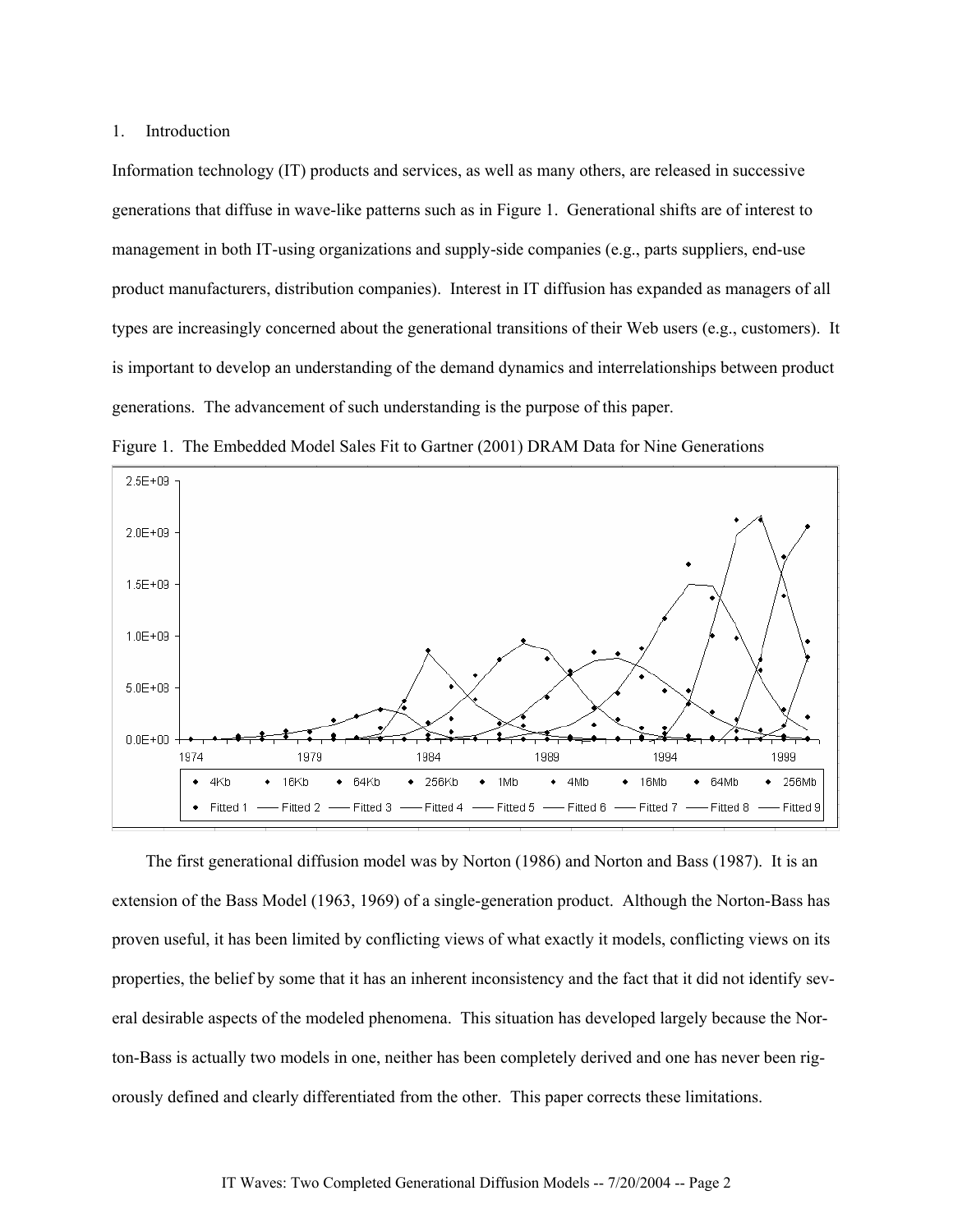Figure 2 shows the relationship of the two models that have been referred to as the Norton-Bass Model. We will call the one defined by Norton and Bass the "classic" Norton-Bass Model and denote it NB-87c. The "c" suggests the modeled phenomenon, continuous repeat purchasing by users. NB-87c was used by Speece and MacLachlan (1995). NB-87c was also discussed by Mahajan and Muller (1996) and Danaher et al. (2001) because the former said that it does not model systems in use and the latter implied that it does not model subscribers; these statements are true of NB-87c but not BB-04X, which does model these phenomena. We refer to the variant of the Norton-Bass that was described literarily, but not mathematically, by Norton and Bass and used by Islam and Mead (1997), Johnson and Bhatia (1997) as well as Kim et al. (2000) as the "Embedded" Model, BB-04X. We use "BB-04" because this paper is the first mathematical derivation of the model and we use "X" to suggest the modeled phenomenon, the count of users. We will later show that, as the names suggest, NB-87c and BB-04X are not the same model. Figure 2. The Relationship of the Classic Norton-Bass (NB-87c) to its Embedded Model (BB-04X)

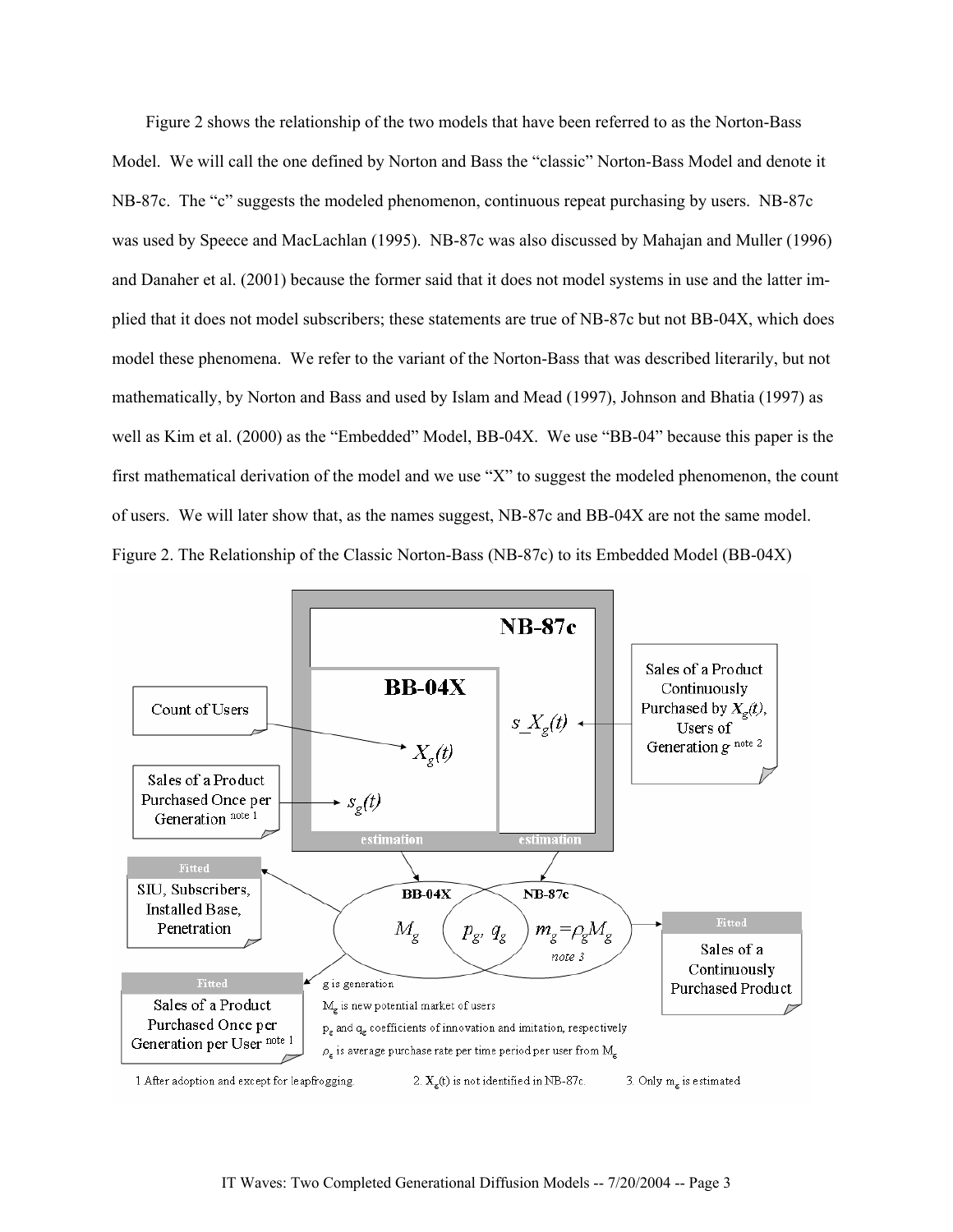We define the quantities required in a "complete" generational diffusion model as the first step in completing the classic Norton-Bass NB-87c as well as its newly defined Embedded Model BB-04X. We develop BB-04X for *G* generations as two equations (one is recursive on *g*, the generation variable) and derive adoptions, sales, replacements, cannibalization, switching, leapfrogging and other quantities. BB-04X is more broadly applicable than NB-87c as the two equations that can be estimated are those most often required: count of users (e.g., subscribers, systems in use, installed base, penetration) and sales of a product purchased once each generation by each user except for leapfrogging. After we define BB-04X, we obtain NB-87c in the same manner as Norton and Bass did conceptually -- by assuming that each user makes an average number of repeat purchases each time period. The form of the equations in NB-87c is identical in BB-04X; however, all quantities have different meanings. This paper completes NB-87c by deriving sales due to users who leapfrog as well as other quantities that were heretofore not identified.

Finally, we estimate the BB-04X model of subscribers with two generations of wireless telephone subscribers and of systems in use (SIU) with four generations of IBM computers. We estimate the BB-04X derived model of sales with two copier generations and nine generations of DRAM shown in Figure 1, which we compare to the fit of NB-87c. For all cases we calculate switchers, leapfroggers, diffusion of the base technology, replacement purchases, the cannibalization factor and other quantities of interest.

The appendices referenced in this paper are available in Bass and Bass (2004).

### 2. Literature Review – Norton and Bass

The product Norton and Bass had in mind was semiconductor chips, especially DRAM, which they viewed as continuously purchased by original-equipment manufacturers (OEMs) such as personalcomputer (PC) companies, which incorporate chips into products bought by end users. The view reflects a common practice of forecasting chip sales as the number of customers and the average purchase rate. A new potential market was seen as coming in with each generation with timing based on the cumulative Bass (1969) distribution. The new and the old OEMs continuously purchase chips at an average rate per time period and switch from generation to generation. A similar method is used to estimate sales through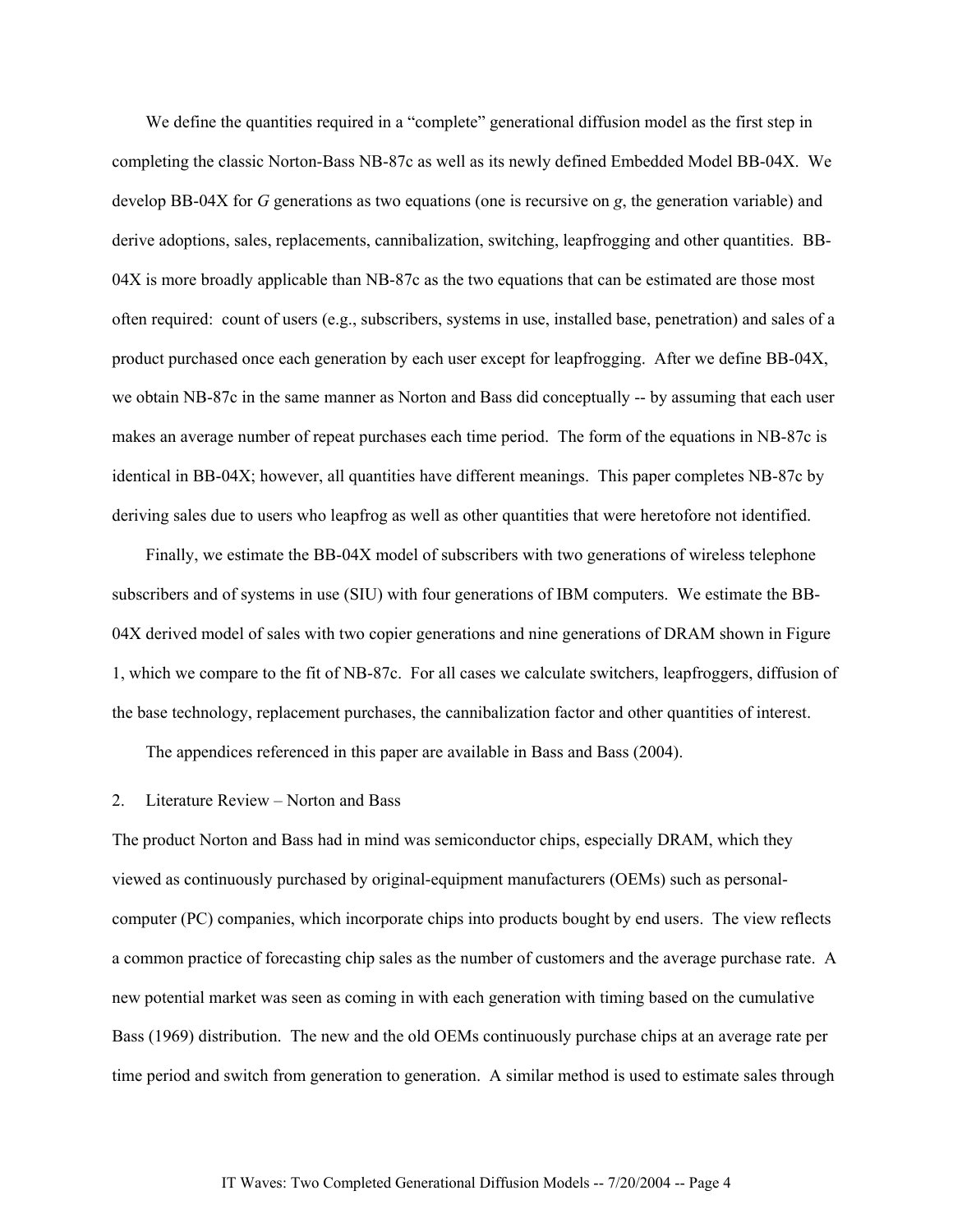retail stores. Other products can be viewed as continuously purchased by consumers (e.g., diapers, music media). NB-87c is suitable, therefore, for any generational product that can be viewed as continuously purchased by a distribution channel (e.g., OEMs, stores) or consumers.

Norton (1986)<sup>1</sup> defined the  $g<sup>th</sup>$  generation sales of a continuously purchased product as

$$
S_{-}X_{g}(t) = F_{g}(t) \left[ m_{g} + F_{g-1}(t) \left[ m_{g-1} + F_{g-2}(t) \left[ m_{g-2} + ... + F_{2}(t) \left[ m_{2} + F_{1}(t) m_{1} \right] ... \right] \right] \right] \left[ 1 - F_{g+1}(t) \right], (1)
$$

where,  $F_g(t)$  is the cumulative Bass distribution, which for generation *g* is

$$
F_g(t) = \sqrt{\frac{1 - e^{-(p_g + q_g)(t - \tau_g + I)}}{1 + \left(\frac{q_g}{p_g}\right) e^{-(p_g + q_g)(t - \tau_g + I)}}\Bigg)^2}, t \ge \tau_g
$$
\n
$$
0, \qquad t < \tau_g
$$
\n(2)

 $\tau_g \geq 1$  is the known first year of generation *g* product shipments and  $p_g$  and  $q_g$  the parameters to be estimated. In the reduced model *p* and *q* do not have generational subscripts. For  $1 \le i \le g \le G$ ,  $\tau_i \le \tau_g$ .  $m_g$  $= \rho_g M_g$  where  $M_g$  is the incremental potential market of generation *g* (applications, customers or sockets), and  $\rho_g$  is the average purchase rate of adopters originating in  $M_g$ . NB-87c does not identify  $\rho_g$  or  $M_g$ . We use  $s_X g(t)$  rather than  $S_g(t)$ , used by Norton and Bass, for sales of a continuously purchased product.  $s_X_s(t)$  is not a cumulative quantity: it is sales at *t* to cumulative users of generation *g*. "s<sub>\_</sub>X<sub>g</sub>(t)" does not mean *s* times  $X_g(t)$ , but rather that the name of the quantity is "*s\_X*", suggesting "continuous product sales to cumulative users of generation *g*."

Norton and Bass (1987) estimated NB-87c with quarterly sales of DRAM (4 generations), SRAM (3 generations) and 8-bit logic (microprocessors followed by microcontrollers). Norton and Bass (1992) added to this with annual data for the three previously used industrial products plus two more (disk drives and drill bits), three pharmaceuticals (antihypertensives, blockers/inhibiters and diuretics), two consumer

l

<sup>&</sup>lt;sup>1</sup> The typographical errors in Norton (1986) are corrected here. See Appendix A for 4-generation case.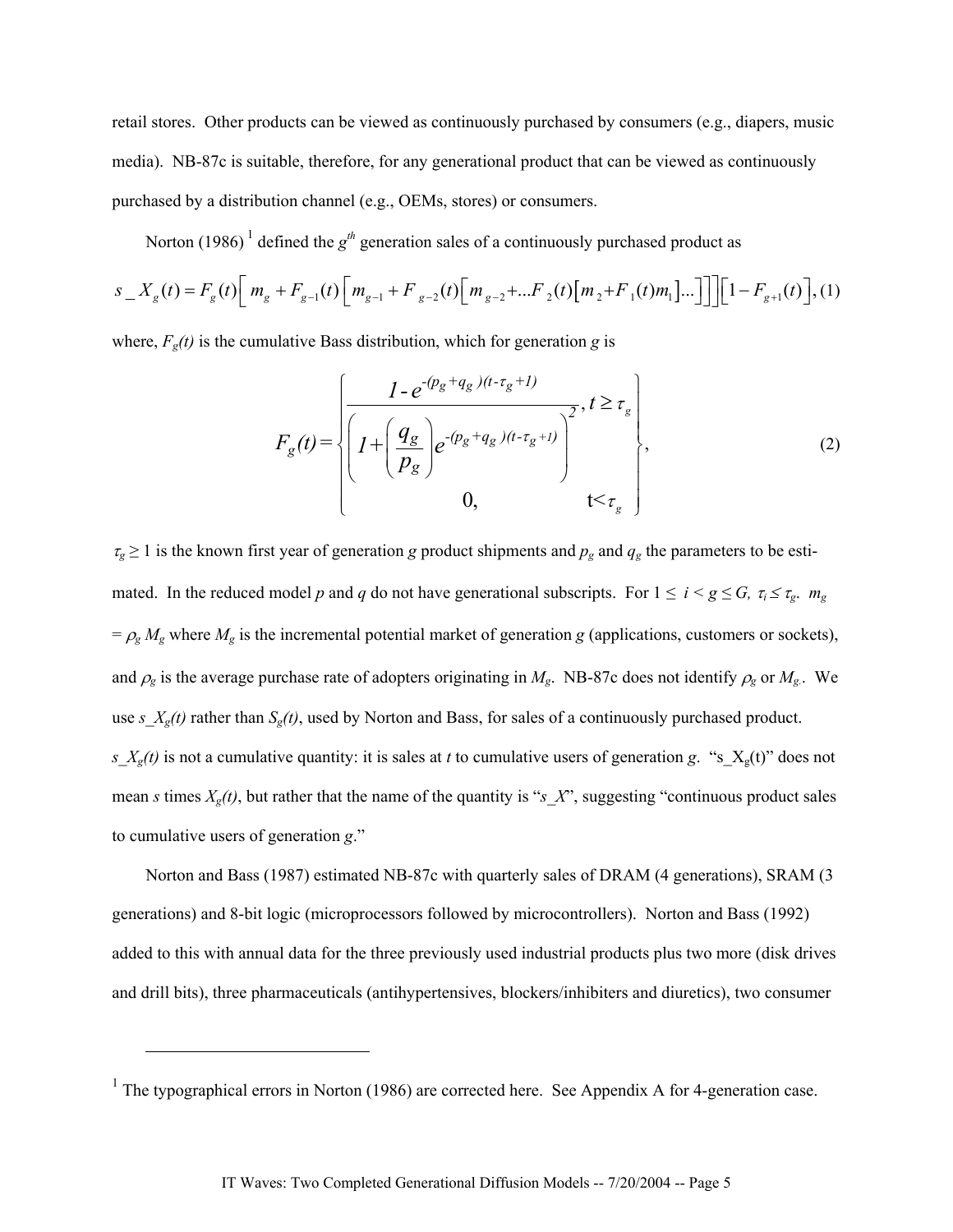products (diapers and recording media) and computer sales in both units and performance units. All these products can be viewed as continuously purchased except computer sales, which is also not SIU.

We know of three other generational models in scholarly papers since 1987. These and others have suggested shortcomings of the Norton-Bass Model. Before discussing these papers, we will first review Norton and Bass (1987, 1992) on two issues that have emerged: the p-q issue and the leapfrogging issue.

### 2.1. The p-q Issue

Which variant of NB-87c is best: (1) NB-87c-g with generation-specific Bass parameters  $p_g$  and  $q_g$ , or (2) NB-87c-1, the reduced model with one *p* and one *q*? Norton and Bass (1987) specified NB-87c-g; but did not report estimation. They argued for NB-87c-1 because: (1) customer-behavioral processes across generations are likely to be similar, (2) fits of NB-87c-1 were unlikely to be falsifiable ( $\mathbb{R}^2$  over .96 in one case and over .98 in two) and (3) the forecasting advantages of NB-87c-1 are substantial because a new generation can be forecasted prior to or soon after its launch by guesstimating only *mg*. They reported that only one NB-87c-g case converged and it had different generational  $p_g$ 's and  $q_g$ 's.

## 2.2. The Leapfrogging Issue

According to some, in the Norton-Bass Model users may not skip a generation (leapfrog). Norton and Bass (1987) stated that users of a generation may have switched from an earlier one or have skipped the earlier one to buy the later; in other words, users may switch or leapfrog although Norton and Bass did not use those terms. They added that leapfroggers and switchers may or may not be distinguishable leaving open the possibility of the mathematical relationships derived in this paper.

## 3. Additional Literature Review

In this section we review chronologically other research on generational diffusion models. Given the importance of such patterns, especially for IT products, it is surprising we found only six published papers. We review positions and methodologies as well as raise issues when we think it important for the advancement of knowledge in generational diffusion model research and application. We focus only on the issues related to this paper; however, some papers have made other contributions, for example, a look at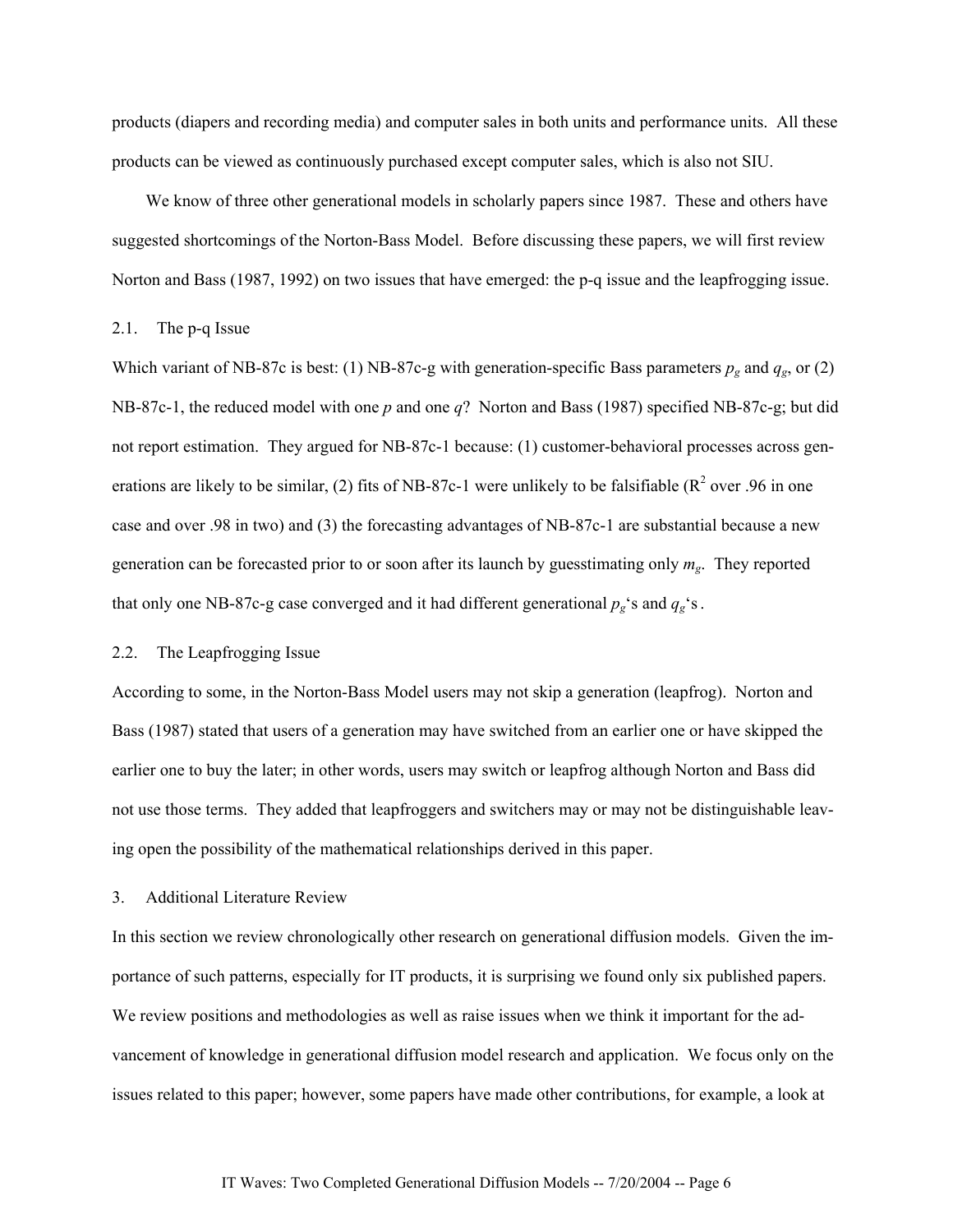optimal generational timing, the incorporation of price and the superimposition of intercategory effects. Although there are other multiproduct interactions (Bayus et al. 2000), we focus only on generations.

### 3.1. Speece and MacLachlan

Speece and MacLachlan (1995) applied NB-87c to three generations (e.g., paper) of gallon milk containers with a reported good fit. A separate poor fit to half-gallon containers caused them to modify NB-87c to include price and growth in a varying potential market. They did not explore including all substitutable products by combining gallons, half-gallons and other sizes into gallons of milk sold by generation of packaging (USDA 2002). They state "Implicit in the Norton and Bass Model is the assumption that technological substitution proceeds one generation at a time, that is, buyers do not immediately skip the second generation and jump to the third." In other words, NB-87c does not have leapfrogging.

### 3.2. Mahajan and Muller

Mahajan and Muller (1996) developed a generational model (MM-96) of SIU based on the Bass (1969) model because they viewed the Norton-Bass as applicable only to a continuously purchased good. One can infer they also viewed it as not identifying the diffusion of the base technology (category adoption). They defined leapfrogging as skipping to the last generation when switching from any previously purchased generation. MM-96 was estimated with data for four generations of IBM general-purpose computers, which as described in Bass (2002) left out sales of several third and fourth-generation IBM product families that were substantial successors to included first and second generation IBM computers. Mahajan and Muller used the model to explore optimal timing of new generations.

## 3.3. Islam and Meade

Islam and Meade (1997) claimed a "More General Model" because the Norton-Bass generational p-q variant gave a slightly better fit than the reduced form with the same p-q for all generations. Norton (1986) and Norton and Bass (1987, 1992) had previously defined and compared the same two models with different data. Islam and Meade did not describe the Norton-Bass Model as defined by the papers preceding them: Norton and Bass (1987, 1992), Mahajan and Muller (1996) and Speece and MacLachlan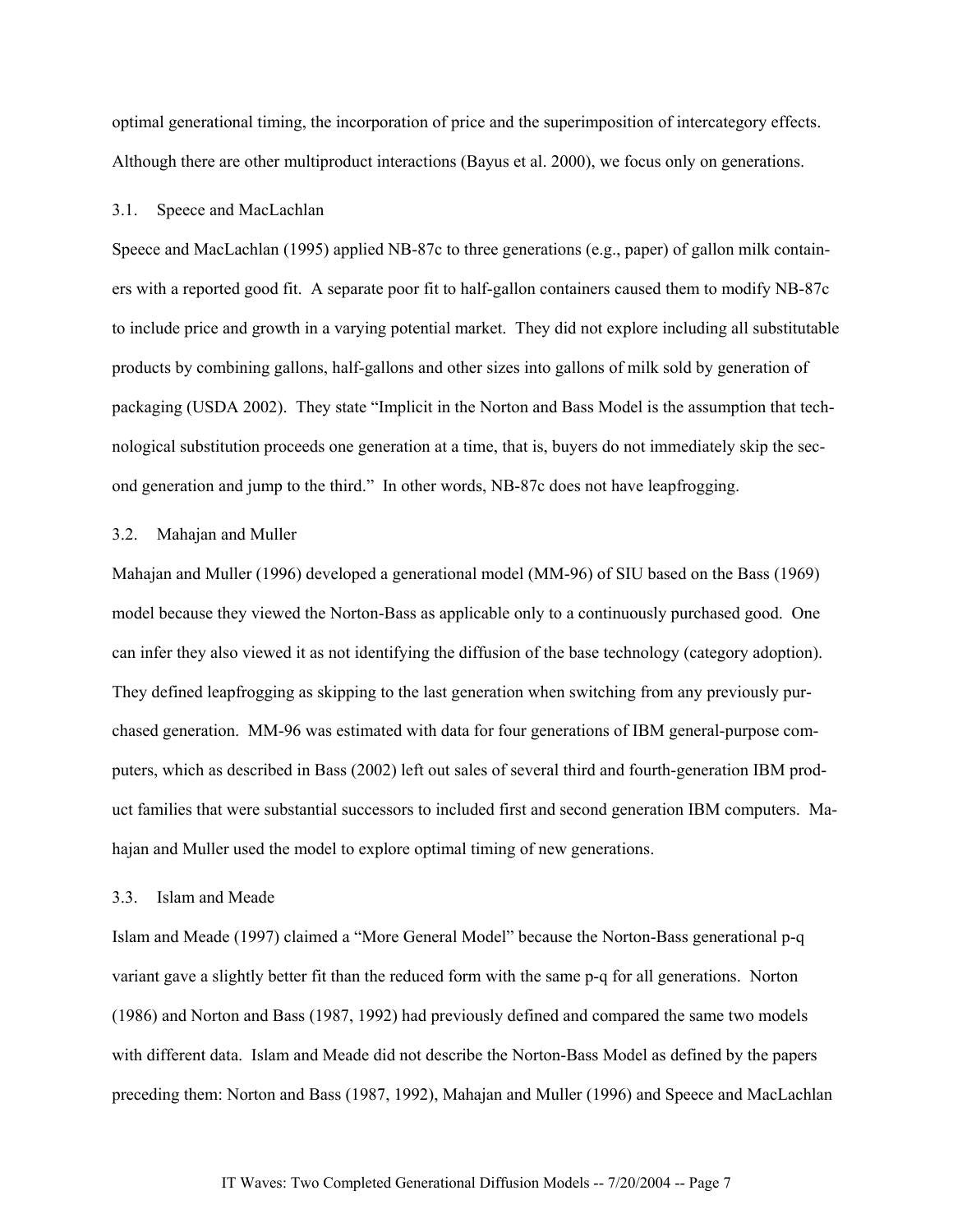(1995), instead they apparently unwittingly defined the Embedded Model BB-04X and fit it to subscriber and SIU data. They did indeed write about a more general model, but not the one they claimed.

Islam and Meade used quarterly cellular telephone data from 11 countries (2-3 generations) and the incomplete SIU data from Mahajan and Muller (1996). In the estimation with the cellular data, the difference in  $R^2$  for BB-04X-g and BB-04X-1 averaged .002, which is very close. The data start in 1985; however, the first generation in some of the countries started earlier; for example, Sweden started in 1981. They did not mention adjusting the starting time to compensate for the missing data without which the estimated parameters would not be comparable to later generations. Forecasts would also be affected.

They concluded that the model with the greater number of parameters (BB-04X- g) is a better fit than the reduced model. They also concluded that forecasting is superior; but, they only explored extending the last generation after it is well underway, not forecasting prior to or just after a new generation starts. They argued that the total potential markets forecasted for the 11 cellular cases by BB-04X-g were superior because the forecast of BB-04X-1 was implausibly high. According to ITU (2003) data, history has reversed that judgment and shown the higher potential market in every case to be the better forecast.

Islam and Meade cite Mahajan and Muller (1996) as saying that the Norton-Bass Model has no leapfrogging; we found no such statement.

## 3.4. Johnson and Bhatia

In the same year as Islam and Meade (1997), Johnson and Bhatia (1997) also used the Embedded Model BB-04X with three generations of mobile communications including land mobile radio, cellular and paging. They compared the resulting estimates of technological substitution to that obtained using best case regression techniques and reported superior results with BB-04X in all cases.

### 3.5. Kim, Chang and Shocker

Kim et al. (2000) superimposed intercategory linkages on BB-04X to model effects of product categories on each other. They estimated the model with two cases: in Hong Kong one pager, two cellular telephone and one CT2 generation; and in Korea two pager and one cellular telephone generation.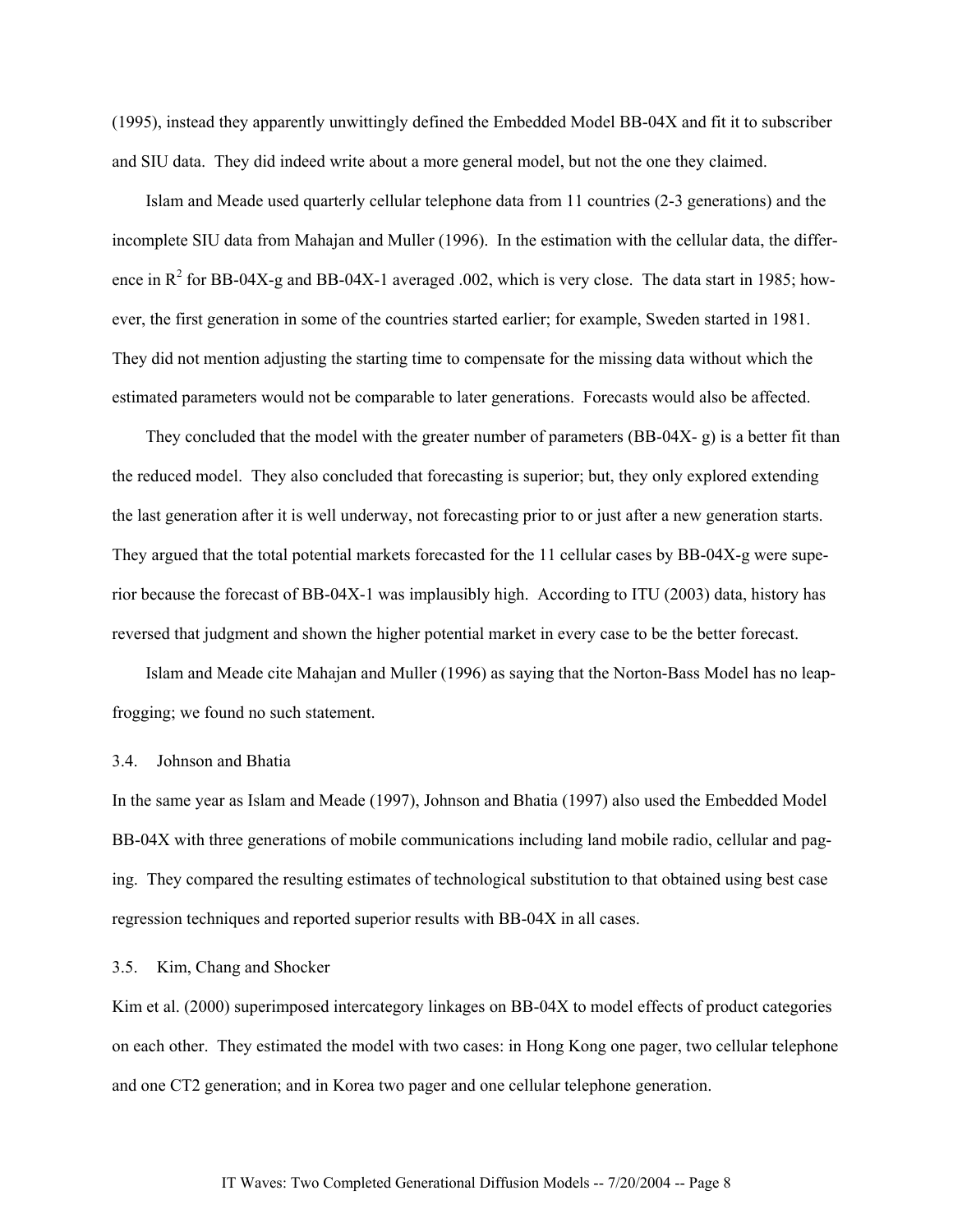### 3.6. Danaher, Hardie and Putsis

Danaher et al. (2001) developed a two-generation model (DHP-01) of a wireless telephone subscription service because they viewed the Norton-Bass Model as (1) not suitable for such phenomena -- even though Islam and Meade (1997), Johnson and Bhatia (1997) and Kim et al. (2000) had previously used it for wireless telephone  $-\frac{1}{2}$  as not having leapfrogging and (3) as having an unspecified "inherent inconsistency" when deriving the first-time purchase (adoption) model for multiple generations. Their model used a Bass (1969) model to construct new subscribers by generation with leapfrogging and switching constructed as functions of the cumulative distribution. Since the model is of only two generations there is no switcher leapfrogging, which requires at least three; therefore, their model does not have leapfrogging as defined by Mahajan and Muller (1996). Nor do they specify whether switcher leapfrogging would be incorporated if the model were extended to any number of generations or, if so, the form. Danaher et al. leapfrogging is by category adopters that originated in  $M<sub>1</sub>$  but purchased the second generation product first. The model was estimated with data of an unspecified European country (which we have determined is Sweden). They incorporate pricing and test three forms of the distribution function: the Bass, the Generalized Bass (Bass et al. 1994), and the Proportional Hazard.

Danaher et al. did not consider the effect of or estimate with the third generation, GSM, which was available in the Swedish market the last 25% of the time periods of the fitted data. In the last time period, GSM was 31% of subscribers (NPTAS 2000), which would likely have a substantial impact on prior generation parameter estimates as well as on the fit of a generational model.

### 3.7. Bass and Bass

We include Bass and Bass (2001) because the comparison of the model BB-01 to NB-87c spawned this research. BB-01 is a model of sales constructed from adoptions and replacement sales of a product purchased once each generation by each user except for leapfrogging. BB-01 has leapfrogging and features a derived equation for users (e.g., subscribers, systems in use) as an alternative equation to be estimated.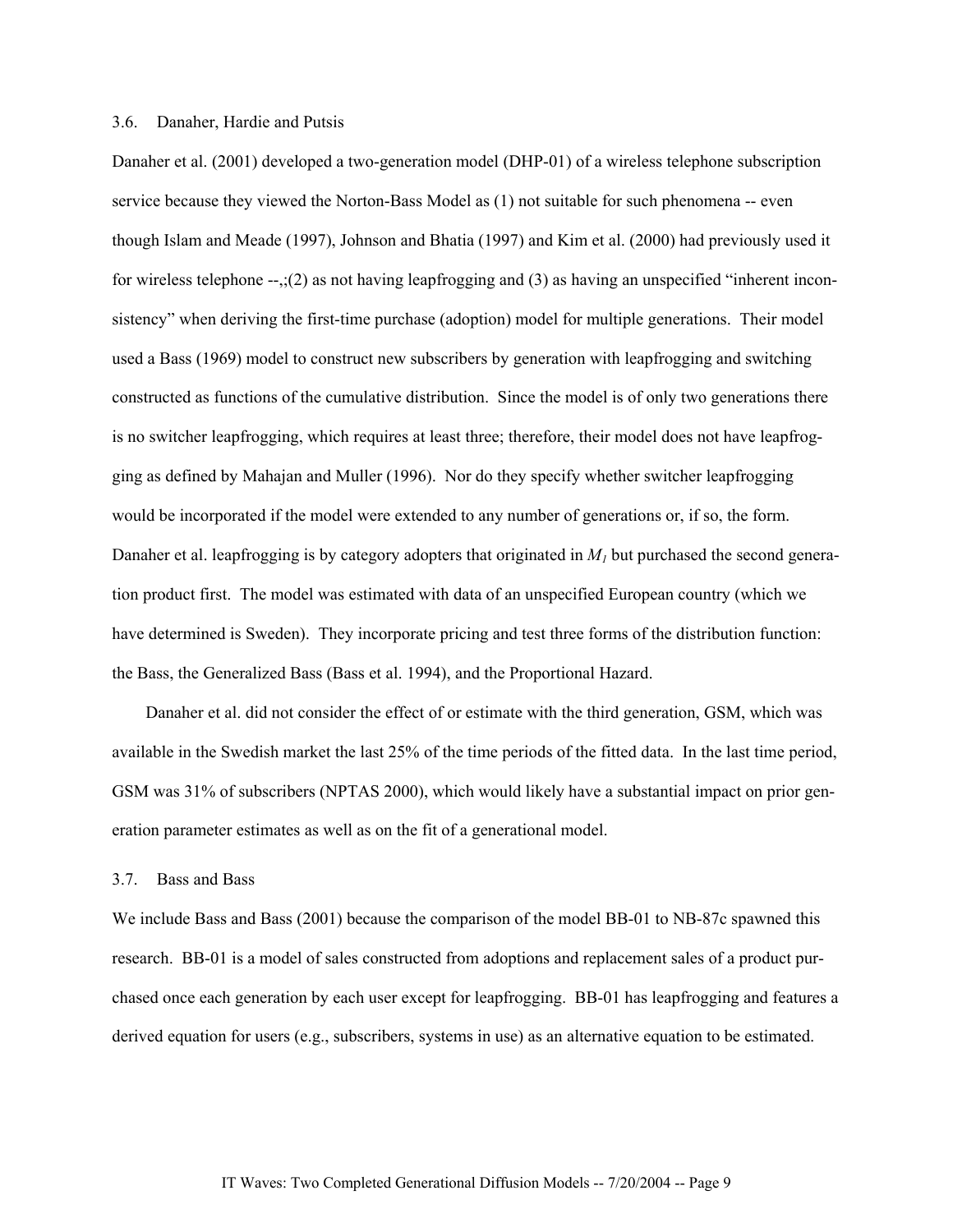### 3.8. Summary and Conclusions from Literature Review

The literature review raised fascinating questions about the desirable properties of, the proper use of and the selection of data for generational models, for example: (1) Need all significant substitutable and successive products be included in the data? (2) How should forecasting capability be judged? (3) Is leapfrogging a desirable property? (4) What is the effect of left truncating the data? (5) What is the effect of omitting the data of an existing generation in the timeframe? Answers to these are beyond our scope; but there are two even more fundamental questions for which we will provide some perspective. First, how should "generation" be defined? Second, what are the features of a "complete" generational model?

The literature review is consistent with the definition of a "generation" as triggered by a functionality and/or price improvement in a category so great that virtually all users will eventually switch to the new generation (unless an even newer one is introduced to which some leapfrog). An improvement sufficient to launch a new generation is not gradual: it is a step function. The improvement must be in the eyes of customers (Bass and Bass 2001, Bass and Bass 2004). Sometimes a manufacturer's claims of a "new generation," the popular view or the available data series do not pass this test.

A "complete" generational model must be defined for any number of generations and for any number of time periods. It enables calculation from estimated parameters all the quantities commonly of interest to diffusion modelers, sales forecasters and managers. Our literature review and our experience in modeling IT markets suggest the list in Table 1. The required quantities include counts of users by generation of product they are using (e.g., subscribers, SIU, installed base, penetration) as an equation to be estimated. Also required is the other commonly estimated equation, sales-1, which is for sales of a product purchased once each generation by each user except for leapfrogging (e.g., computers). The quantity Sales-c of a continuously purchased product is optional because there are large numbers of products for which it is not required. Also required are counts of users by generation of the market potential in which they originated and counts by generation of the product they first purchased (adopted). Total users over all generations is category diffusion. Other required quantities are switchers, renewals, replacements and the number of adoptions of each generation. We believe leapfroggers, over, from and to each generation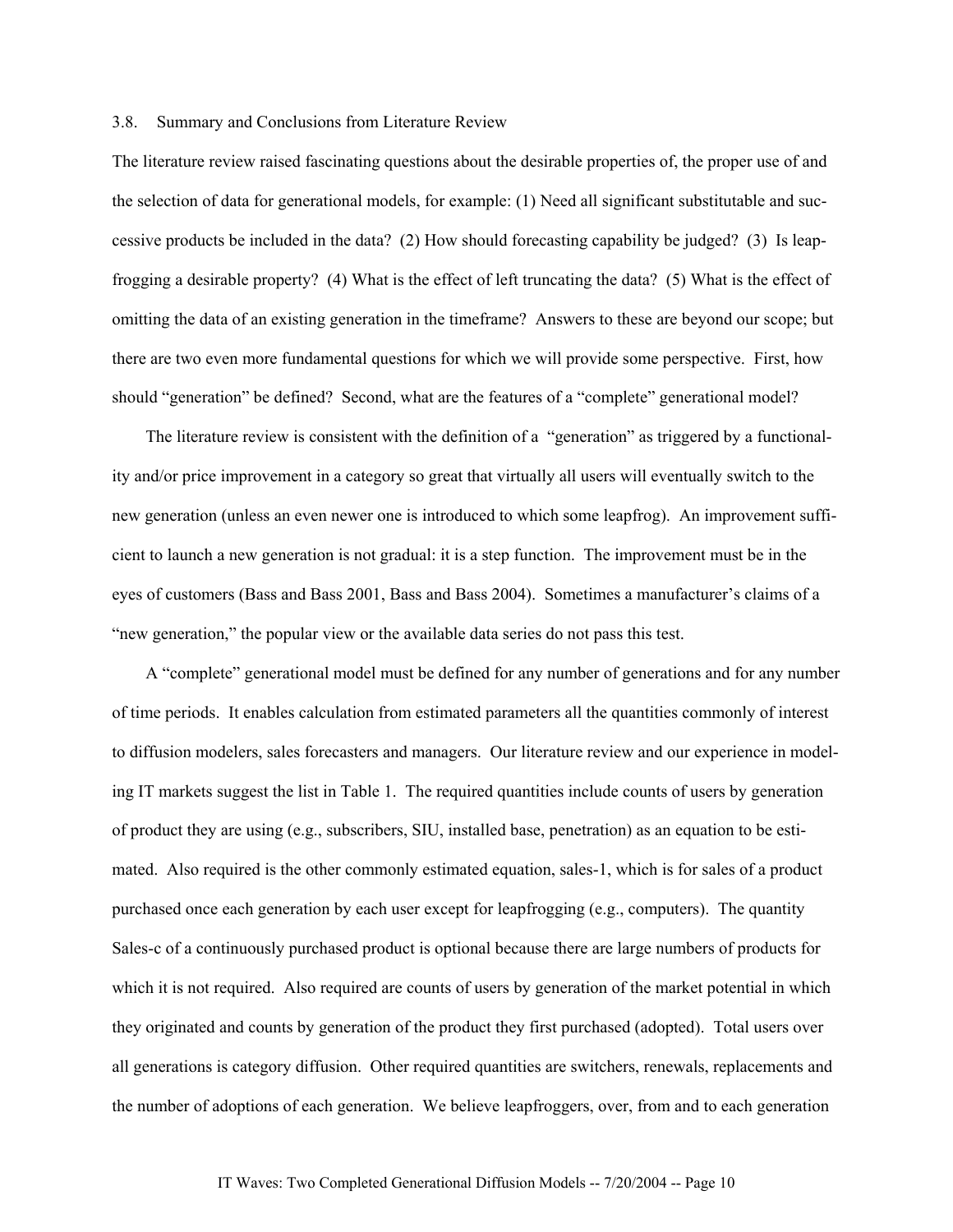should be optional: we have no quarrel with the fact that leapfrogging occurs; however, the effect of this decomposed quantity, which has not been empirically validated, on a model needs more exploration.

| <b>Model Quantitiy</b>                                                                                                                                          | Symbol(s)                                                              | (Eq. Numbers) and Notes                                                                   |  |  |
|-----------------------------------------------------------------------------------------------------------------------------------------------------------------|------------------------------------------------------------------------|-------------------------------------------------------------------------------------------|--|--|
| Required -- In Embedded Model BB-04X                                                                                                                            |                                                                        |                                                                                           |  |  |
| Number of Generations                                                                                                                                           | G                                                                      |                                                                                           |  |  |
| Number of time periods                                                                                                                                          | $\overline{T}$                                                         |                                                                                           |  |  |
| Incremental market potential of generation $g$ and total                                                                                                        | $M_g$ , M                                                              |                                                                                           |  |  |
| Count of users and change in count of users by generation<br>of the product they are using (Equations to be estimated)                                          | $X_{g}(t), x_{g}(t)$                                                   | (6), (10), (35) Subscribers, SIU,<br>installed base, penetration                          |  |  |
| Sales-1 (new users) and Cumulative sales-1 by generation<br>(Equation to be estimated)                                                                          | $s_{\varepsilon}(t)$ , $S_{\varepsilon}(t)$                            | (32), (33) Sales of a product<br>purchased once per generation<br>except for leapfrogging |  |  |
| Total sales-1 and Total cumulative sales-1                                                                                                                      | $s(t)$ , $S(t)$                                                        |                                                                                           |  |  |
| Count of users and new users by generation of the product<br>they first purchased (adopted)                                                                     | $A_{\varepsilon}(t), a_{\varepsilon}(t)$                               | (34) Category adopters or just<br>adopters                                                |  |  |
| Count of users and new users by generation of the market<br>potential in which they originated                                                                  | $O_{\varepsilon}(t), o_{\varepsilon}(t)$                               | Below (6)                                                                                 |  |  |
| Total users and change in users summed by generation of<br>the product being used, by the generation they adopted and<br>by generation in which they originated | $X(t), x(t) - A(t),$<br>$a(t) - O(t)$ , $o(t)$                         | (7), (35) Diffusion of the base<br>technology (category diffusion)                        |  |  |
| Cumulative and new switchers from generation g                                                                                                                  | $W_{g}(t)$ , $W_{g}(t)$                                                | (10) Also totals                                                                          |  |  |
| Renewals of generation g product                                                                                                                                | $Z_g(t)$                                                               | (31)                                                                                      |  |  |
| Cumulative and new replacement sales by generation                                                                                                              | $R_{\varepsilon}(t)$ , $r_{\varepsilon}(t)$                            | (36), (37) Repeats. Also totals                                                           |  |  |
| Optional -- In Embedded Model BB-04X                                                                                                                            |                                                                        |                                                                                           |  |  |
| New and cumulative leapfroggers over generation g                                                                                                               | $y_{\varepsilon}(t), Y_{\varepsilon}(t)$                               | (12), (18) Cannibalized<br>generation g sales. Also totals                                |  |  |
| New and cumulative leapfroggers to generation g                                                                                                                 | yto $_{g}(t)$ , YTO $_{g}(t)$                                          | (22) Cannibalization by<br>generation g Also totals                                       |  |  |
| New and cumulative leapfroggers from generation g                                                                                                               | yfrom <sub>g</sub> (t),<br>${\it YFROM}_\varepsilon(t)$                | (25) Also totals                                                                          |  |  |
| Leapfrogging adopters over, to and from generation g                                                                                                            | $ya_{g}(t)$ , yato <sub>g</sub> (t),<br>yafrom $_{\varepsilon}$ (t)    | (20), (23), (26) Cumulatives and<br>totals also                                           |  |  |
| leapfrogging switchers over, to and from generation g                                                                                                           | yw <sub>g</sub> (t), ywto <sub>g</sub> (t),<br>ywfrom $_{\epsilon}(t)$ | (21), (24), (27) Cumulatives and<br>totals also                                           |  |  |
| The ultimate actual number of adoptions (first time category<br>$N_g N$<br>purchases) of generation g product and total                                         |                                                                        | (38) Same as M <sub>a</sub> except for<br>leapfrogging                                    |  |  |
| Optional -- In Classic Norton-Bass Model NB-87c                                                                                                                 |                                                                        |                                                                                           |  |  |
| Sales-c, Sales of a continuously purchased product to<br>users of generation g (Equation to be estimated)                                                       | $s_{\perp} X_{\rm g}(t)$                                               | (1) This is Sales as defined by<br>Norton and Bass                                        |  |  |

# Table 1. Complete Generational Diffusion Model – Required and Optional Quantities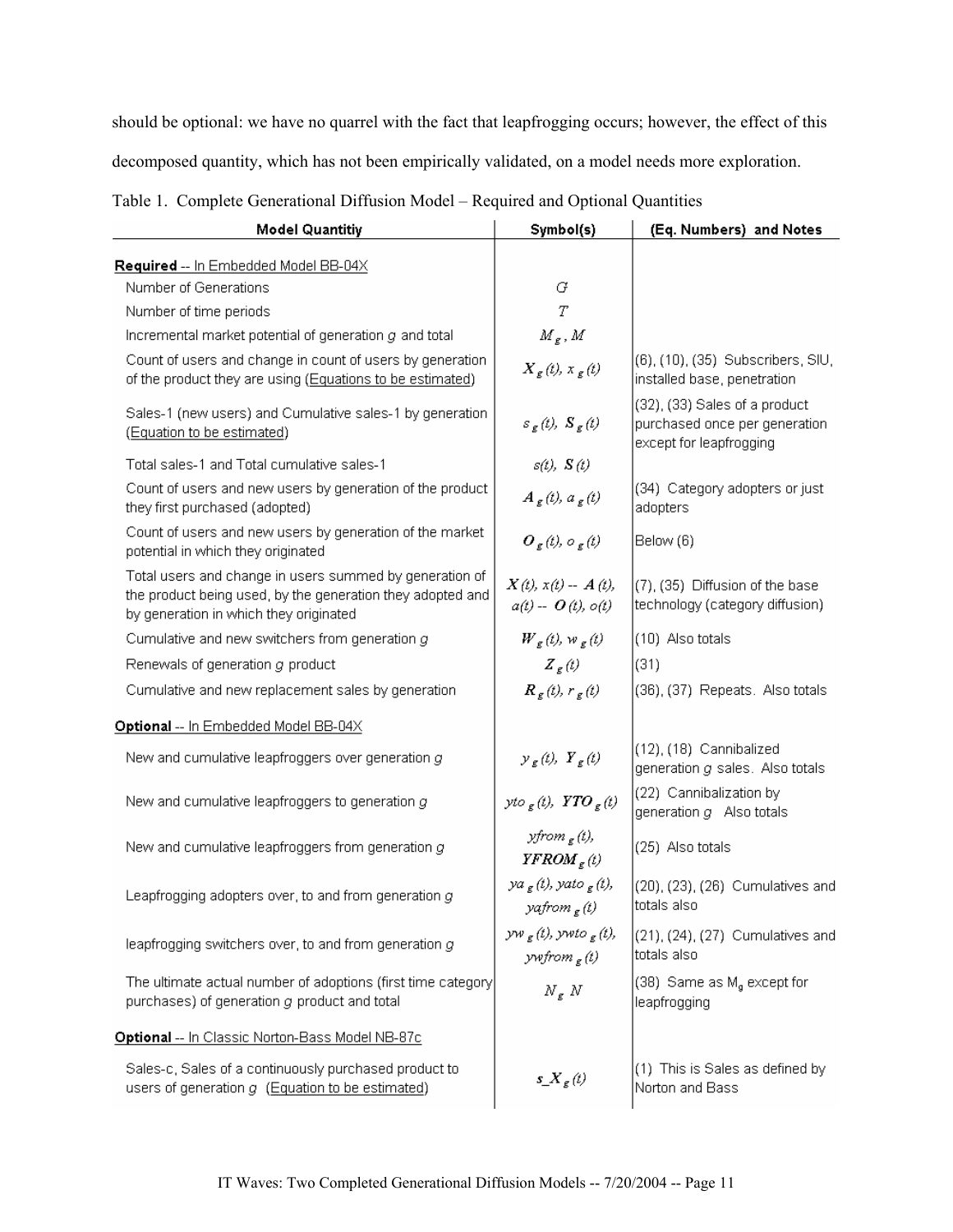4. The Completion of the Classic Norton-Bass Model and its Embedded Model

In this section we define BB-04X, the Embedded Model, and then extend it to the classic NB-87c. We first specify two generations to develop intuitive understanding of the model after which we define it for any number of generations. This model is different from many others in that it has only a few key defined quantities and relationships; however, many others can be derived from them, which we do.

Because this model has many variables it has been important to develop a consistent notation. All quantities for both BB-04X and NB-87c are defined in Appendix C. Except for the Bass cumulative distribution  $F_g(t)$ , we use bold upper case for cumulatives with time and lower case for quantities that are not cumulative. Characters without generational subscripts are the totals across all generations.

## 4.1. BB-04X (One and Two Generations)

We will refer to the product (or service) of generation *g* as  $P_g$  while a category *P* includes  $P_g$  for all *g*. Writing the cumulative form of the Bass Model (1969) as a one-generation model, we have users of  $P_I$ 

$$
X_{I}(t) = M_{I}F_{I}(t)
$$
\n(3)

where the quantity  $M_g$  is the incremental potential market of adopters for generation  $g$ , t starting at 1 as the introduction time of  $P_1$  and  $F_1(t)$  is the generational form of the cumulative Bass distribution, (2).  $M_g$ is a factor of  $m_g = \rho_g M_g$  of NB-87c, (1). In (3) once an adopter from  $M_l$  actually adopts  $P_l$ , he "uses" it indefinitely.  $M_1F_1(t)$  is users, cumulative adoptions, or cumulative sales; however, in multiple-generation cases the three quantities – users, cumulative adoptions, and cumulative sales -- are different.

A second-generation product will bring into the market new potential adopters *M2*. It will also cause some potential adopters from  $M_l$  to adopt the second generation instead of the first and will cause some of the users of  $P_1$  to switch to  $P_2$ . All purchases of  $P_2$  regardless of any prior purchase history are governed by the Bass distribution for the second generation. Building on (3) we have for two generations

$$
X_{I}(t) = V_{I}(t) - V_{I}(t)F_{2}(t) \text{ where } V_{I}(t) = M_{I}F_{I}(t)
$$
\n(4)

and 
$$
X_2(t) = V_2(t)
$$
 where  $V_2(t) = M_2 F_2(t) + V_1(t) F_2(t)$ . (5)

In (4)  $V_I(t)$  is potential users of  $P_I$  while the subtracted quantity is those usurped by  $P_2$  as allocated by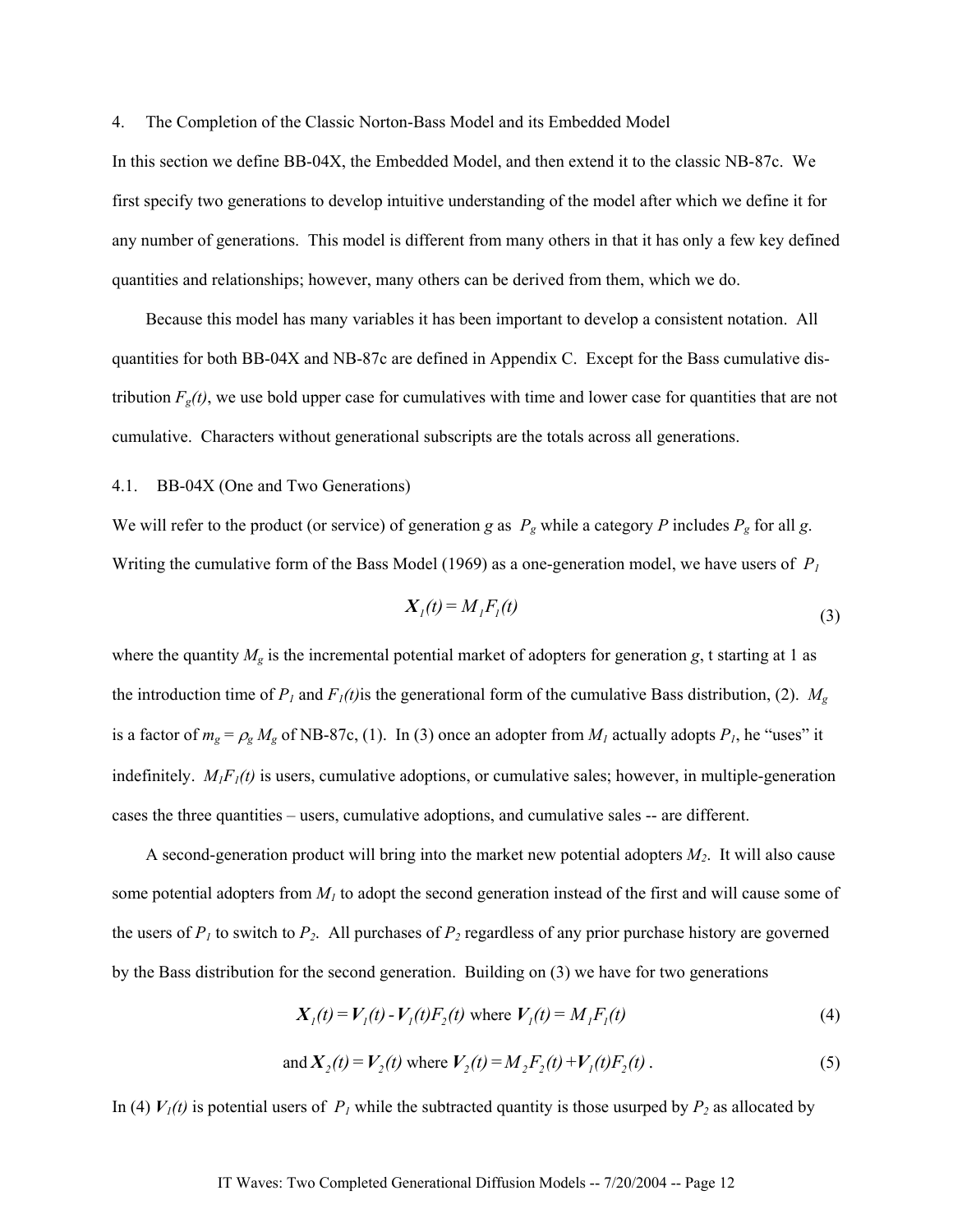*F<sub>2</sub>(t)*. Please understand that  $V_g(t)$  may or may not have ever used or ever will use  $P_g$ , but rather it is the *potential* for being a user of  $P_g$ . The subtracted expression  $V_1(t)F_2(t)$  does not specify the way (switching or leapfrogging) in which potential users of  $P_1$  get to be potential users of  $P_2$ . What is subtracted in (4) is added in (5) becoming part of the potential for being users of  $P_2$ . In (5) there is no future generation so there is nothing subtracted.  $X_g(t)$  is the count of users of  $P_g$  at *t*: we do not call it "cumulative adopters."

The term "users" means cumulative count of users (as opposed to "change in" users) as do comparable terms "systems in use," "installed base," "subscribers" and "penetration." We intentionally do not use "cumulative adopters." "Adoptions" or "adopters" mean a first-time purchase. In the multiple-generation case a purchase can be the first time any generation of the category is purchased or the first time a specific generation is purchased; that is, category adoption or generation adoption. We use "adoption" to always mean category adoption; thus,  $A_g(t)$  is the count of users of the category P at t by generation first purchased.  $A_g(t)$  is not the same quantity as  $X_g(t)$ .  $X_g(t)$  is the count of users by generation they are using at *t*. Some authors have referred to  $X_g(t)$  as cumulative adopters. We do not. Our distinction between  $A_g(t)$ and  $X_{\varrho}(t)$  is critical as we will derive both quantities.

### 4.2. BB-04X (Any Number of Generations)

To extend (4) and (5) to *G* generations we define (cumulative) users of product generation *g* at *t* as

$$
X_{g}(t) = \begin{cases} V_{g}(t) - V_{g}(t)F_{g+1}(t), & g < G \\ V_{g}(t), & g = G \end{cases}
$$
  
\nwhere  $V_{g}(t) = \begin{cases} \mathbf{O}_{g}(t), & g = 1 \\ \mathbf{O}_{g}(t) + V_{g-1}(t)F_{g}(t), & 1 \le g \le G \end{cases}$  (6)

where  $O_g(t) = M_g F_g(t)$  is cumulative "originating" potential users and  $X_g(t)$ ,  $V_g(t)$ ,  $F_g(t)$  and  $M_g$  are as described in the preceding section. The Embedded Model BB-04X is completely defined in (6).  $V_g(t)$  is *recursively* defined on *g*, which enables (6) to be more concise and easier to work with than prior renditions of the Norton-Bass; for example, (1). In later sections we will develop equations that provide additional insight and derive additional quantities (e.g., leapfroggers); but the derived quantities require no additional constructions: they are already implied by (6) and need only be derived, recognized as the phe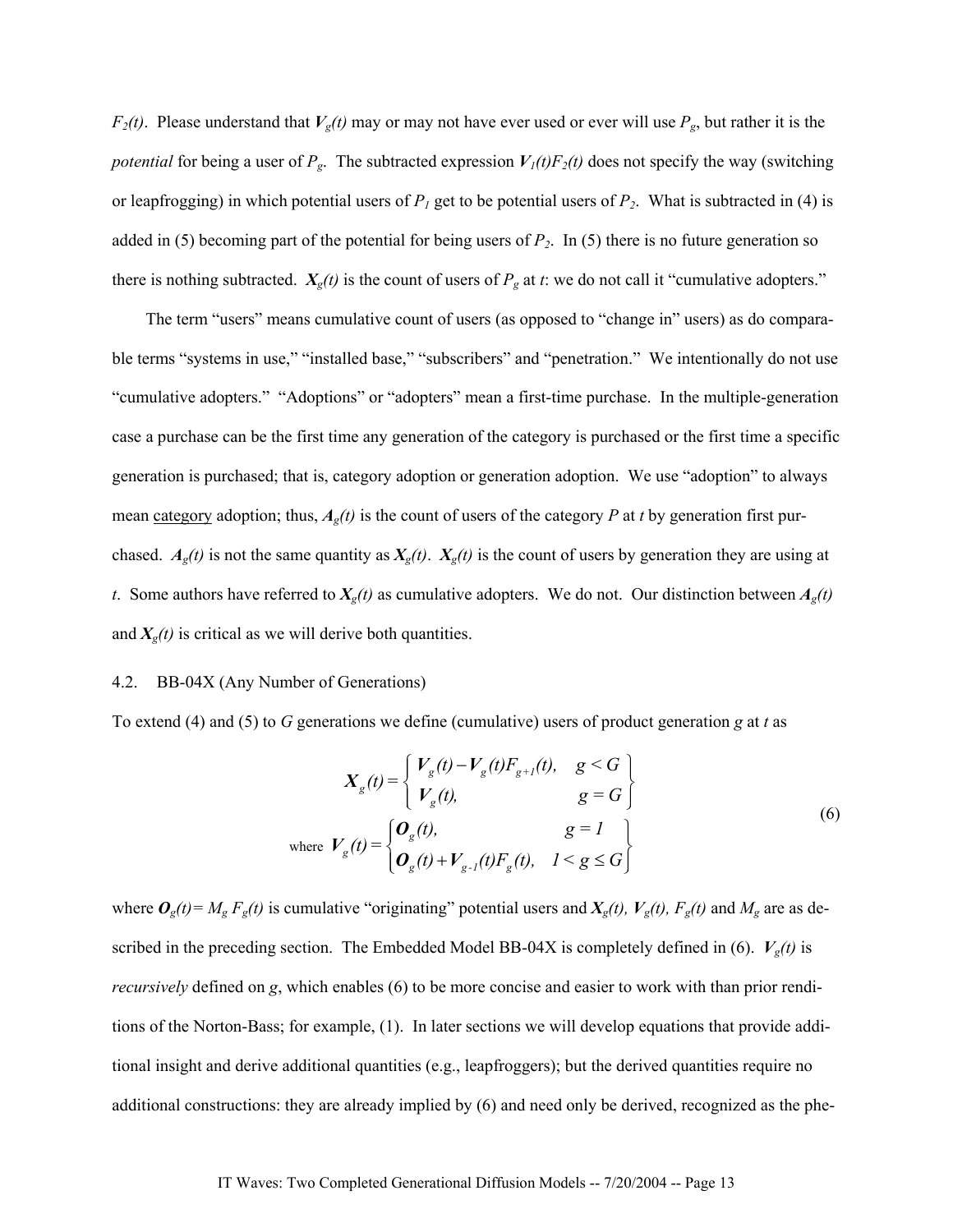nomenon aspects they represent and named. First, however, we will look at some interesting properties of (6) and obtain NB-87c from BB-04X and vice versa as well as prove that NB-87c and BB-04X are not the same model.

#### 4.3. Two Important Properties of BB-04X

Appendix B explores (6) through algebraic manipulation that gives additional insight. Here we look at two properties that are especially of interest. If we look at the total over *g* of  $X_g(t)$  from (6), we have

$$
X(t) = \sum_{g=1}^{G} X_g(t) = \begin{bmatrix} \mathbf{O}_1(t) - \mathbf{U}_1(t) + \\ \mathbf{O}_2(t) + \mathbf{U}_1(t) - \mathbf{U}_2(t) + ... + \\ \mathbf{O}_{G-1}(t) + \mathbf{U}_{g-2}(t) - \mathbf{U}_{G-1}(t) + \\ \mathbf{O}_G(t) + \mathbf{U}_{G-1}(t) \end{bmatrix} = \sum_{g=1}^{G} \mathbf{O}_g(t) = \mathbf{O}(t),
$$
\n(7)

where the usurped quantity  $U_g(t)$  is

$$
\boldsymbol{U}_{g}(t) = \begin{cases} V_{g}(t) F_{g+1}(t), & g \leq G \\ 0, & g = G \end{cases}
$$
 (8)

The usurped quantities in (7) cancel leaving the total of users by generation of market potential  $M<sub>g</sub>$  in which they originated on the right. Note that although  $X(t) = O(t)$ ,  $X_g(t) \neq O_g(t)$ . Both  $X(t)$  and  $O(t)$  are the diffusion of the base technology (category diffusion) referred to by Mahajan and Muller (1996).

The fact that eventually all buyers of earlier generations will migrate to generation *G* is shown by

$$
\lim_{t \to \infty} X_g(t) \begin{cases} = \lim_{t \to \infty} \Big[ V_g(t) \Big( I - F_{g+I}(t) \Big) \Big] = 0, & g < G \\ = \lim_{t \to \infty} \Big[ V_g(t) \Big] = \sum_{j=1}^G M_j, & g = G \end{cases}
$$
\n(9)

which as shown in Appendix D, follows by using  $V_g(t)$  from (6) and the fact that  $F_g(\infty)=1$ .

4.4. Obtaining the Norton-Bass (NB-87c) from its Embedded Model (BB-04X) and Vice Versa To obtain NB-87c from BB-04X we add the assumption that every adopter in *Mg* purchases an average of  $\rho_g$  products each time period that he/she/it is a user. We modify (6) by changing  $M_g$  to m<sub>g</sub> where  $m_g = \rho_g M_g$ . As a result,  $X_g(t)$  and  $V_g(t)$  change to  $s_X_g$  (sales to users of  $P_g$ ) and  $s_Y_g$  (sales to potential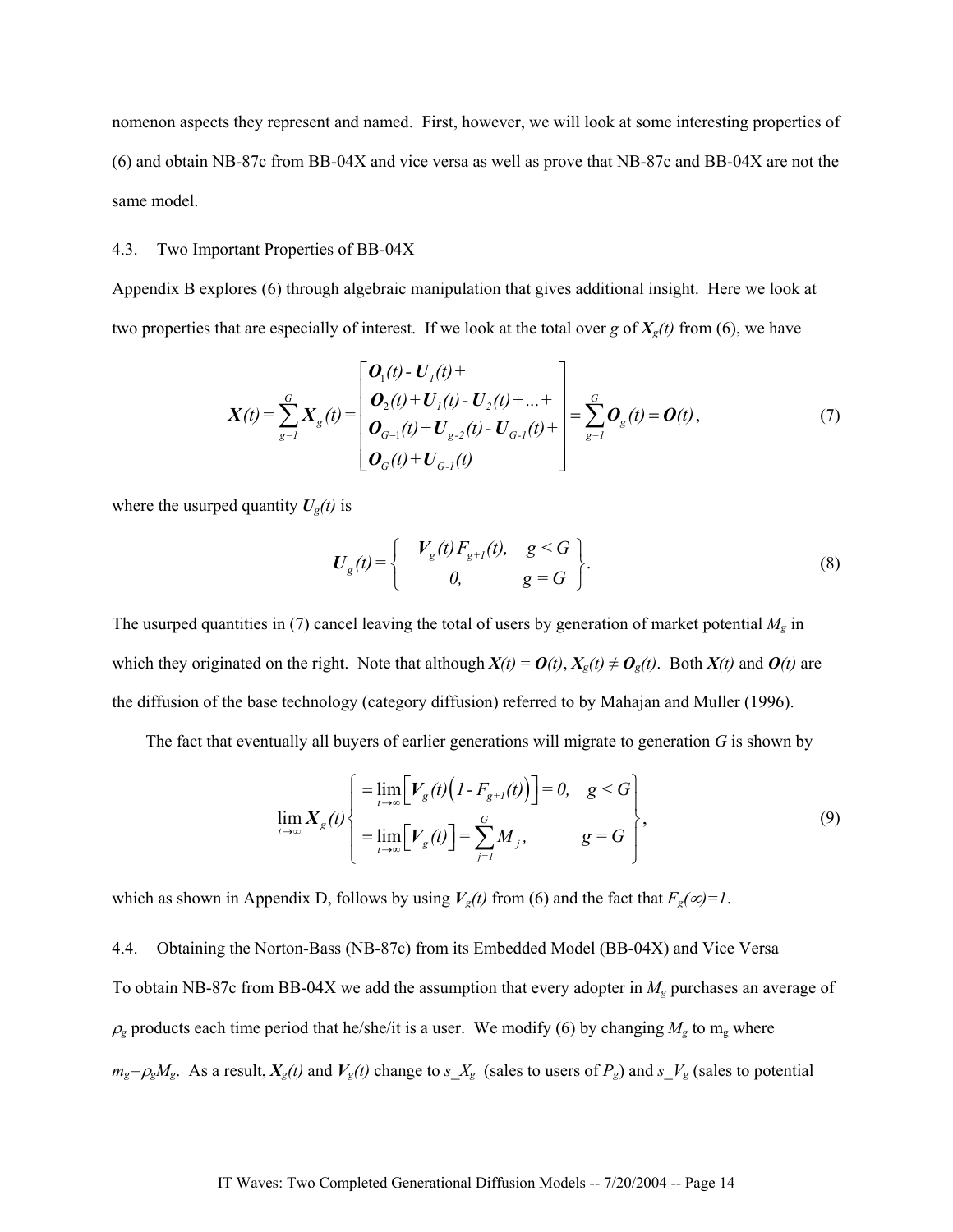users of  $P_g$ ), respectively. Equation (6) of BB-04X is exactly the same functional form as the corresponding equation of NB-87c (see Appendix A) but all terms have different meanings. This is similar to an example in physics (Gullberg 1997) where the same functional forms and relationships with different meanings describe two different phenomena: mechanical and electrical.

Alternatively, BB-04X can be obtained from NB-87c. One might think that because of the similarity of mathematical form in conjunction with the relationship  $m_g = \rho_g M_g$ , to obtain the model BB-04X from NB-87c one need only set  $\rho_g = I$  thus effectively replacing  $m_g$  with  $M_g$ . This is not so although the resulting functional form is the one sought. The model thus obtained is one in which each user buys <u>one new</u> product each time period making the limit over time of the last generation be

$$
\lim_{t\to\infty}\left[\sum_{i=1}^t \left[s_{-}X_{G}(t)\right]\right] = \lim_{t\to\infty}\sum_{i=1}^t \left[\lim_{t\to\infty} \left[s_{-}X_{G}(t)\right]\right] = \lim_{t\to\infty}\sum_{i=1}^t \left[\sum_{g=1}^G m_g\right] = \lim_{t\to\infty}\sum_{i=1}^t \left[\sum_{g=1}^G \rho_g M_g\right] = \lim_{t\to\infty}\sum_{i=1}^t \left[\sum_{g=1}^G M_g\right] = \infty,
$$

which uses the result from (9) restated in NB-87c symbols as the third step. In (9) the limit is not infinity; therefore, the model obtained by just setting  $\rho_g = I$  is not BB-04X. To obtain BB-04X we must change the NB-87c assumption that each user buys an average number of products each time period to the assumption that each user buys one product each generation (except for leapfrogging) and uses it until switching. The new assumption is counting users; therefore, the new definitions of  $X_g(t)$  and  $V_g(t)$  are "users of  $P_g$ " and "potential users of *Pg*," respectively. The practical importance of this is that NB-87c is fit to sales of a continuously purchased product; while BB-04X, (6), is fit to systems in use, installed base, subscribers or penetration. Some have thought BB-04X is a special case of NB-87c but given the required change in definitions this is not so. Appendix C gives definitions of all variables in both models.

Although NB-87c can be obtained from BB-04X and vice versa by substituting one assumption for another and changing the variable meanings, NB-87c and BB-04X are not the same model. If we consider them the same, we have a contradiction as the same equation should be fit to both sales and SIU. Further, because we will derive from (6) sales of a product that is *not* continuously purchased, we would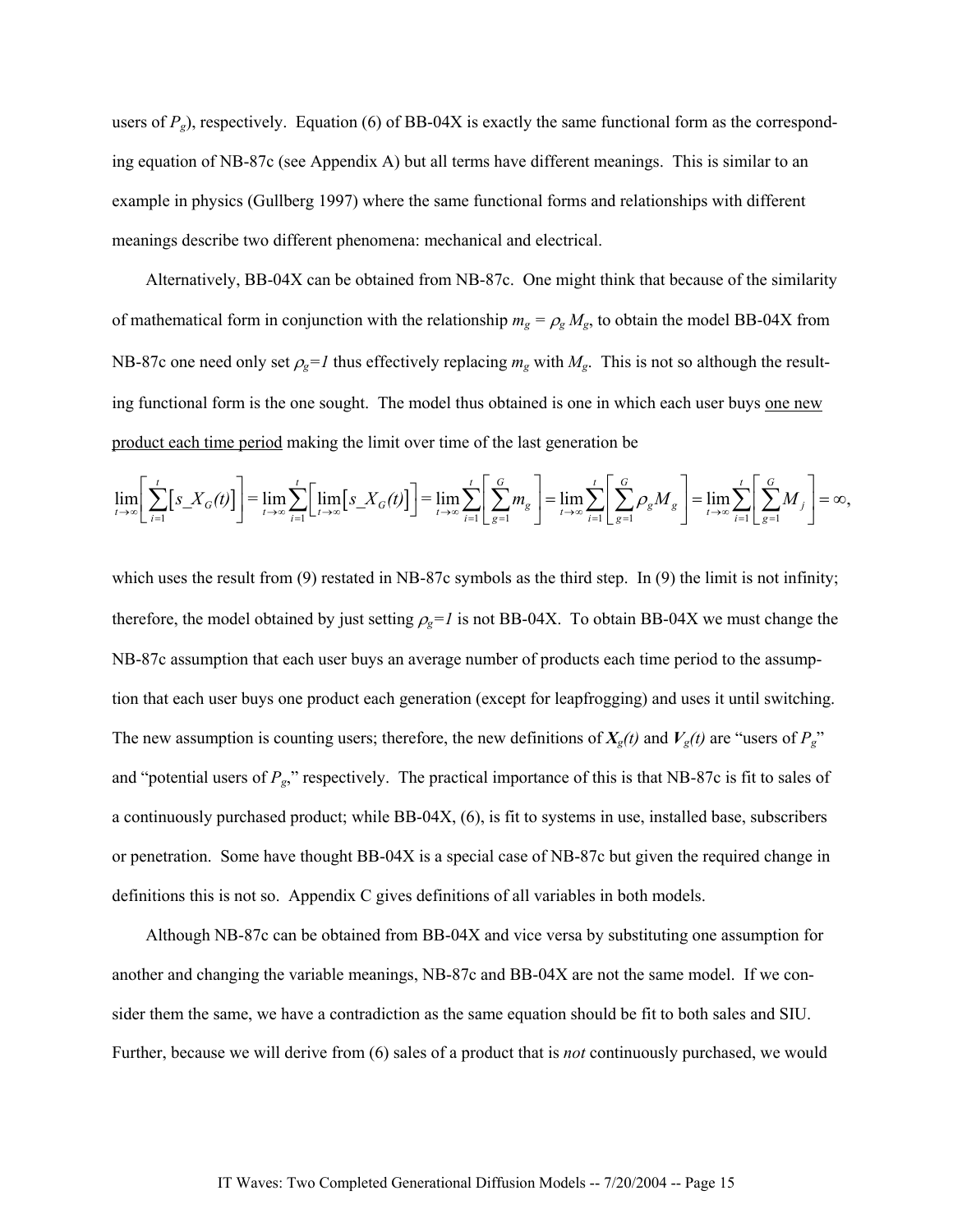have two definitions of sales in the same model. Some have viewed this as a problem with the model when actually it is the fact that there are two different models albeit one is embedded in the other.

### 4.5. Derivation of BB-04X Leapfroggers and Switchers

Derivations of many quantities (e.g., sales) in BB-04X depend on separately identifying leapfroggers and switchers. To do so requires that we work with the discrete form; therefore, we will use the "change in" (also referred to as "delta") portion of the cumulative Bass distribution as (Srinvasan and Mason 1986). We will refer to a delta quantity as "new" only if there are no negative quantities in the change or if we mean only the positive part of the change.

As shown in Appendix B, differencing (6) is straightforward and yields the delta quantities:

$$
x_g(t) = \begin{cases} v_g(t) - u_g(t), & g < G \\ v_g(t), & g = G \end{cases},
$$
  

$$
v_g(t) = \begin{cases} o_g(t), & g = I \\ o_g(t) + u_{g-1}(t), & 1 < g \le G \end{cases},
$$
  

$$
o_g(t) = M_g f_g(t).
$$
 (10)

 $x_g(t)$ ,  $v_g(t)$  and  $o_g(t)$  in (10) are expressed as simple functions of other delta quantities and  $M_g$ . The quantity that we will now explore,  $u_g(t)$ , is more complex and in its complexity we will discover and prove the identities of leapfroggers and switchers. We are not surprised that  $u_g(t)$  is more complex because we have understood from the definition of *Ug(t)* in the Norton-Bass Model that it contains two types of usurped potential users: those who skipped *Pg* and those who owned *Pg*. Nor are we surprised that the discrete form is required to separately identify leapfroggers and switchers because both concepts, "leapfroggers" and "switchers," depend on being able to write an expression involving the state of *Pg* ownership for a portion of users in the time period before the current one: a concept that exists only in a discrete model. We write delta usurped potential users  $u_g(t)$  as the difference equation  $U_g(t)$ - $U_g(t-1)$  using (8). Substituting  $V_g(t-1)+v_g(t)$  for  $V_g(t)$  then  $f_g(t)$  for  $F_g(t)$ - $F_g(t-1)$  for  $t>1$  yields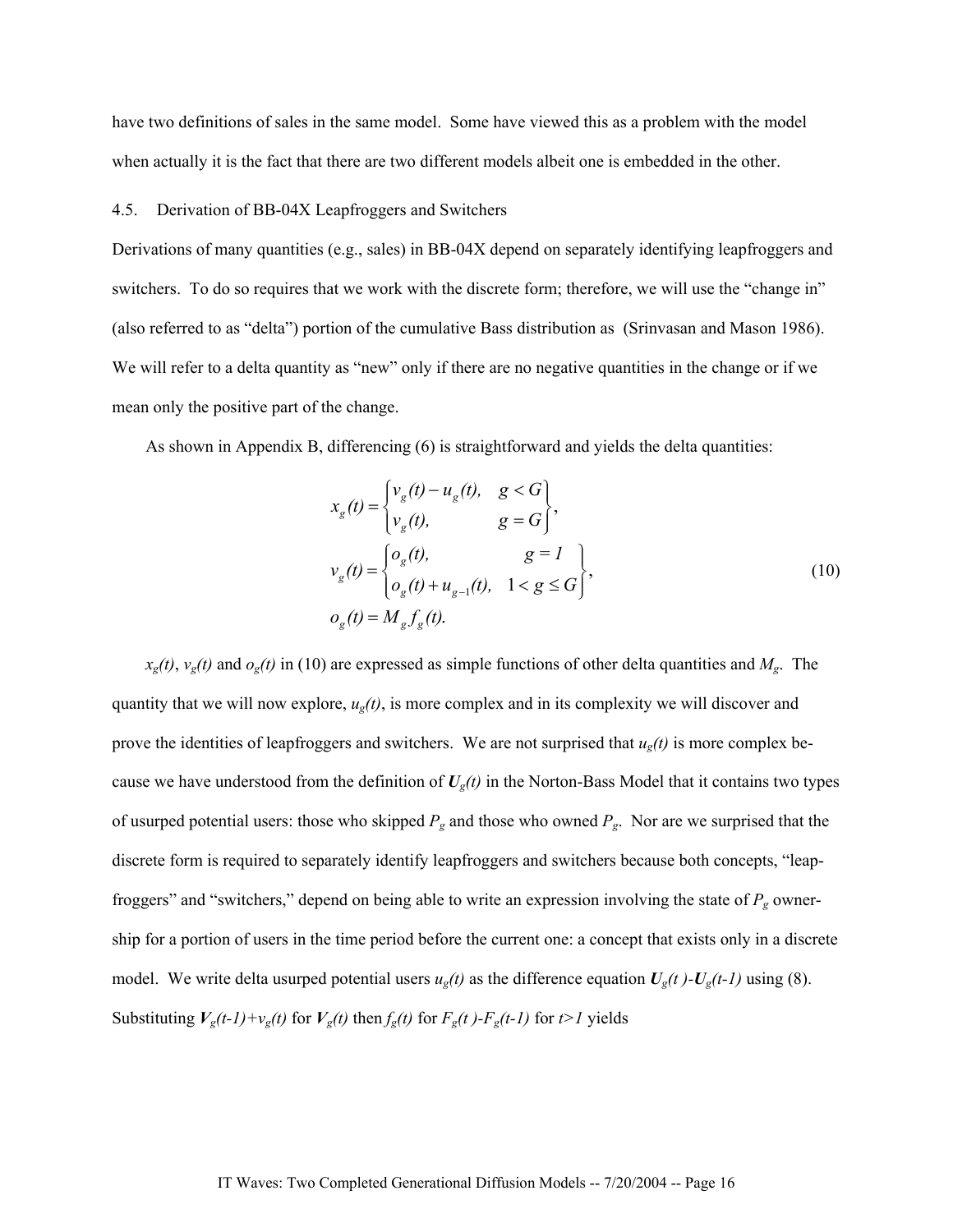$$
u_{g}(t) = \begin{cases} U_{g}(t) - U_{g}(t-1) \\ = V_{g}(t)F_{g+1}(t) - V_{g}(t-1)F_{g+1}(t-1) \\ = [V_{g}(t-1) + v_{g}(t)]F_{g+1}(t) - V_{g}(t-1)F_{g+1}(t-1) \\ = [V_{g}(t-1)F_{g+1}(t) - V_{g}(t-1)F_{g+1}(t-1)] + v_{g}(t)F_{g+1}(t) \\ = V_{g}(t-1)[F_{g+1}(t) - F_{g+1}(t-1)] + v_{g}(t)F_{g+1}(t) \\ = V_{g}(t-1)f_{g+1}(t) + v_{g}(t)F_{g+1}(t) \\ = w_{g}(t) + y_{g}(t) \end{cases} (11)
$$

where 
$$
y_g(t) = v_g(t) F_{g+1}(t),
$$
 (12)

which we will show is leapfroggers over *Pg* at *t*, and

$$
w_g(t) = V_g(t-1)f_{g+1}(t),
$$
\n(13)

which we will show is switchers from  $P_g$  at *t*. Since we want to explore  $P_g$  ownership at *t-1* by  $w_g(t)$  and  $y_g(t)$ , we write users at *t* as users at *t*-*I* plus new users at *t* using (10) and (11) for  $g < G$  as

$$
\begin{cases}\nX_g(t) = X_g(t-1) + x_g(t) \\
= X_g(t-1) + v_g(t) - w_g(t) - y_g(t)\n\end{cases}
$$
\n(14)

In (14) we see that  $X_g(t)$ , which are  $P_g$  users at *t*, consists of  $X_g(t-1)$ , which were  $P_g$  users at *t-1*, plus  $v_g(t)$ , which is the new potential users, minus the quantities  $w_g(t)$  and  $y_g(t)$ . We will show that  $w_g(t)$  were  $P_g$ users at  $t$ -*l* and that  $y_g(t)$  were not; thus, they were switchers and leapfroggers, respectively.

Since the first term is the same, we will show that  $w_g(t) = V_g(t-1)f_{g+1}(t)$  from (13) is part of *Xg(t-1)*, (6), which is

$$
X_g(t-1) = V_g(t-1) \left[ 1 - F_{g+1}(t-1) \right],
$$
\n(15)

by showing that  $f_{g+1}(t)$ , (13), is part of  $[I-F_{g+1}(t-1)]$ , a factor of (15) and the complement of  $F_{g+1}(t-1)$ . By definition,  $f_{g+1}(t) = F_{g+1}(t) - F_{g+1}(t-1)$ ; so  $f_{g+1}(t)$  is not part of  $F_{g+1}(t-1)$  and must be part of its complement,  $[I-F<sub>g+1</sub>(t-1)]$ . Therefore,  $w<sub>g</sub>(t)$  is part of  $X<sub>g</sub>(t-1)$  and were  $P<sub>g</sub>$  users at  $t-1$  and are indeed switchers. From (12),  $y_g(t) = v_g(t)F_{g+1}(t)$ , is <u>not</u> part of  $X_g(t-1)$ , (15), because by definition,  $v_g(t) = V_g(t) - V_g(t-1)$ ; thus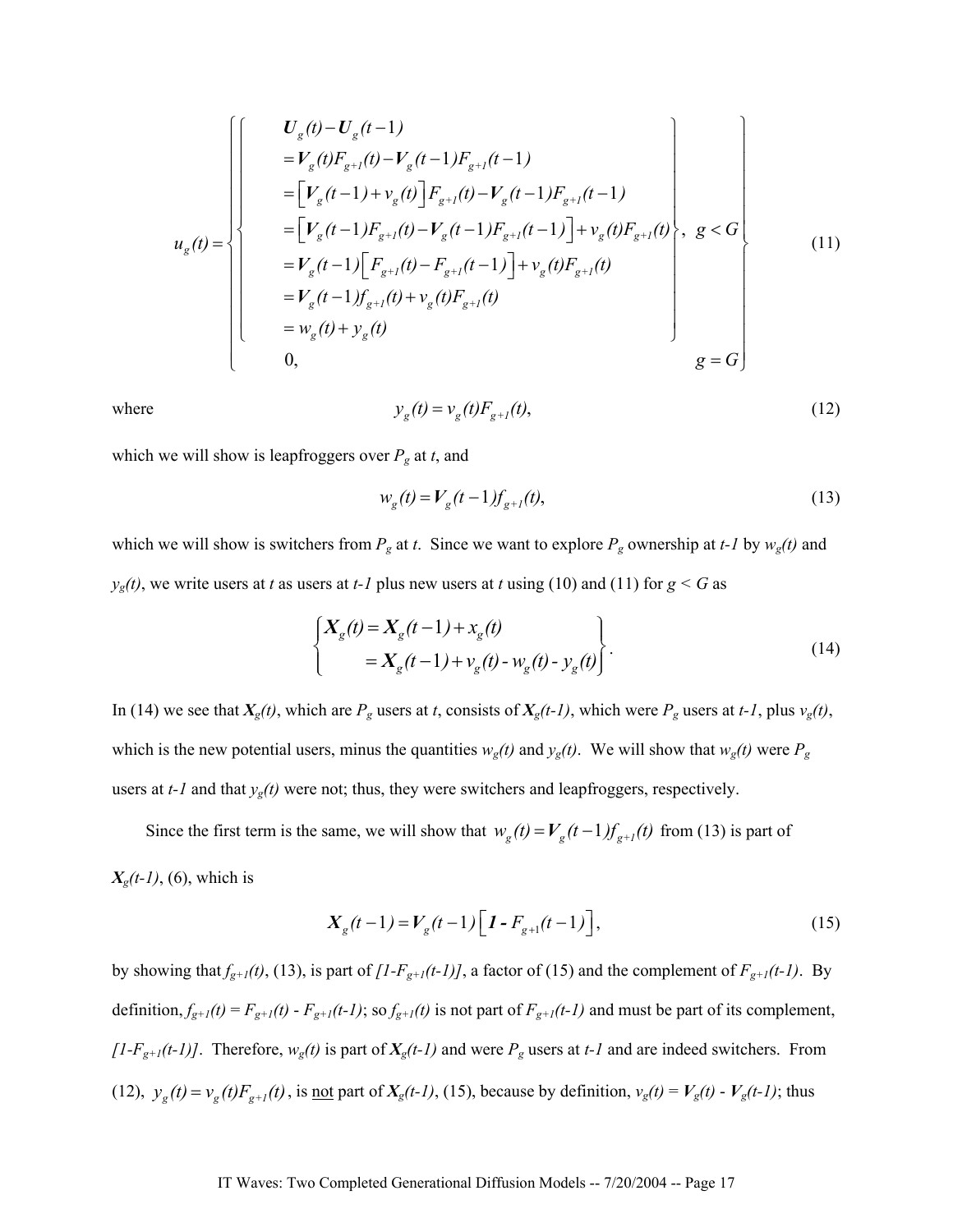$v_g(t)$  is not part of  $V_g(t-1)$ ; so  $y_g(t)$  were not  $P_g$  users at *t-1* and are indeed leapfroggers over  $P_g$ . We observe from (12) and (13) that  $y_g(t)$  and  $w_g(t)$  are distinct because  $v_g(t)$  is not part of  $V_g(t-1)$ .  $y_g(t)$  and  $w_g(t)$ are nonzero because from (6) we can conclude that the factors are non-zero if any  $M_i \neq 0$  for  $j \leq g$ .

### 4.6. The Interaction of Leapfrogging and Switching

We can now explore the interaction between switching and leapfrogging and show that as many as *G-2* generations can be leapfrogged. Using (6) and (8) to substitute for  $V_g(t-1)$  in (13) we have for  $1 \le g \le G$ 

$$
w_g(t) = \left[ \boldsymbol{O}_g(t-1) + \boldsymbol{U}_{g-1}(t-1) \right] f_{g+1}(t) ; \qquad (16)
$$

then substituting  $U_{g-1}(t-1) = W_{g-1}(t-1) + Y_{g-1}(t-1)$ , we have those who switch away from  $P_g$  at *t* as

$$
w_{g}(t) = \begin{cases} \left[ \boldsymbol{O}_{g}(t-1) + \left[ \boldsymbol{W}_{g-1}(t-1) + \boldsymbol{Y}_{g-1}(t-1) \right] \right] f_{g+1}(t), & 1 \le g < G \\ 0, & g = G \end{cases}
$$
(17)

we see that those who switch away from  $P_g$  at *t* includes: (1) those from  $M_g$  potential who bought  $P_g$  as their first product, (2) those who bought  $P_g$  after switching away from  $P_{g-1}$  and (3) those that bought  $P_g$ after leapfrogging  $P_{g-1}$ . Using (12) substitute for  $v_g(t)$  from (10) then for  $u_{g-1}(t)$  from (11) to obtain

$$
y_g(t) = \begin{cases} o_g(t)F_{g+1}(t), & g = 1\\ \left[ o_g(t) + w_{g-1}(t) + y_{g-1}(t) \right] F_{g+1}(t), & 1 < g < G\\ 0, & g = G \end{cases},
$$
\n(18)

which shows those who leapfrog  $P_g$  include: (1) those from  $M_g$  who do not adopt  $P_g$ , (2) those who skip  $P_g$  as they switch away from  $P_{g-1}$  and (3) those who skip  $P_g$  as they skip  $P_{g-1}$ . The first type of leapfrogging is leapfrogging adoption, the second is leapfrogging switching and the third type can be either. The recursive definition of  $y_g(t)$  on *g* makes clear that many generations can be leapfrogged. From (16)-(18) we see that many combinations of leapfrogging and switching are possible; therefore some customers from  $M_g$  buy every product generation starting with *g* while some will leapfrog to buy  $P_{g+1}$  first, and so on to some will buy  $P_G$  first. Others from  $M_g$  will do some combination of switching and leapfrogging.

4.7. Leapfrogging Adopters, Leapfrogging Switchers and Leapfroggers Over, From and To *Pg*

We can separate leapfrogging adopters from leapfrogging switchers by writing (18) as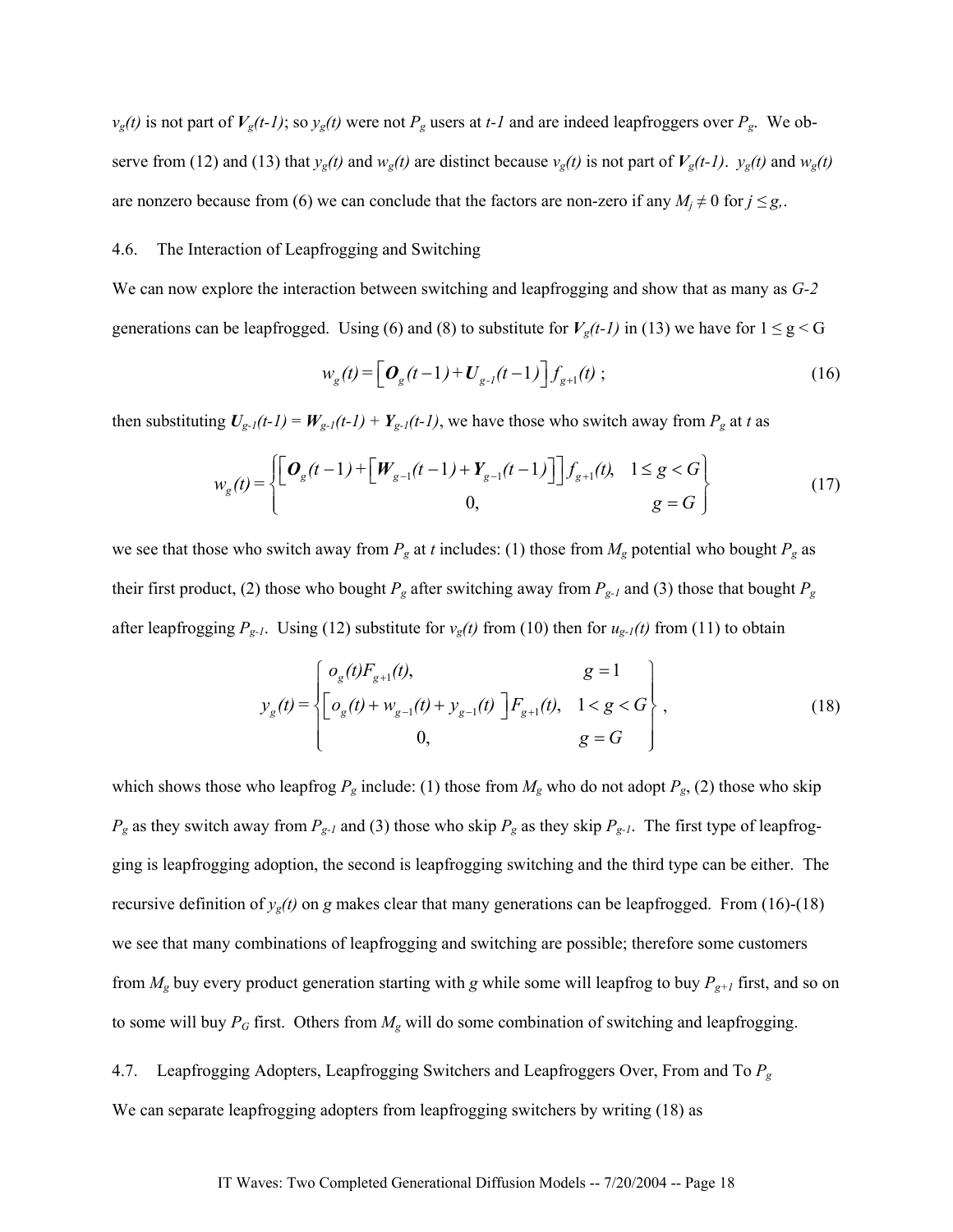$$
y_g(t) = ya_g(t) + yw_g(t)
$$
\n(19)

where leapfrogging adopters over *Pg* are

$$
ya_{g}(t) = \begin{cases} o_{g}(t)F_{g+1}(t), & g=1\\ \left[ o_{g}(t) + ya_{g-1}(t) \right]F_{g+1}(t), & 1 < g < G\\ 0, & g=G \end{cases}
$$
 (20)

and leapfrogging switchers over *Pg* are

$$
yw_{g}(t) = \begin{cases} 0, & g = 1 \\ \left[w_{g-1}(t) + yw_{g-1}(t)\right]F_{g+1}(t), & 1 < g < G \\ 0, & g = G \end{cases}
$$
 (21)



Leapfrogging adopters,  $ya<sub>g</sub>(t)$ , are adopters from *Mg* and prior that skip *Pg*. Leapfrogging switchers,  $yw_g(t)$ , are  $P_{g-1}$  or prior users who skip  $P_g$  when switching to a later generation. Both leapfrogging adopters and leapfrogging switchers skip <u>over</u>  $P_g$  as illustrated in Figure 3. We will also develop leapfroggers who skip  $\underline{\text{from}} P_g$  and separately leapfroggers who skip  $\underline{to} P_g$ . Leapfroggers over a generation are "cannibalized." Leapfroggers to  $P_g$  are

$$
ytog(t) = yatog(t) + ywtog(t)
$$
\n(22)

where leapfrogging adopters to  $P_g$  are leapfrogging adopters that skip  $P_{g-1}$  minus those that skip on,

$$
yato_{g}(t) = \begin{cases} 0, & g = 1 \\ ya_{g-1}(t) - ya_{g-1}(t)F_{g+1}(t), & 1 < g < G \\ ya_{g-1}(t), & g = G \end{cases},
$$
 (23)

and leapfrogging switchers <u>to</u>  $P_g$  are those that skip  $P_{g-1}$  while switching and did not skip on,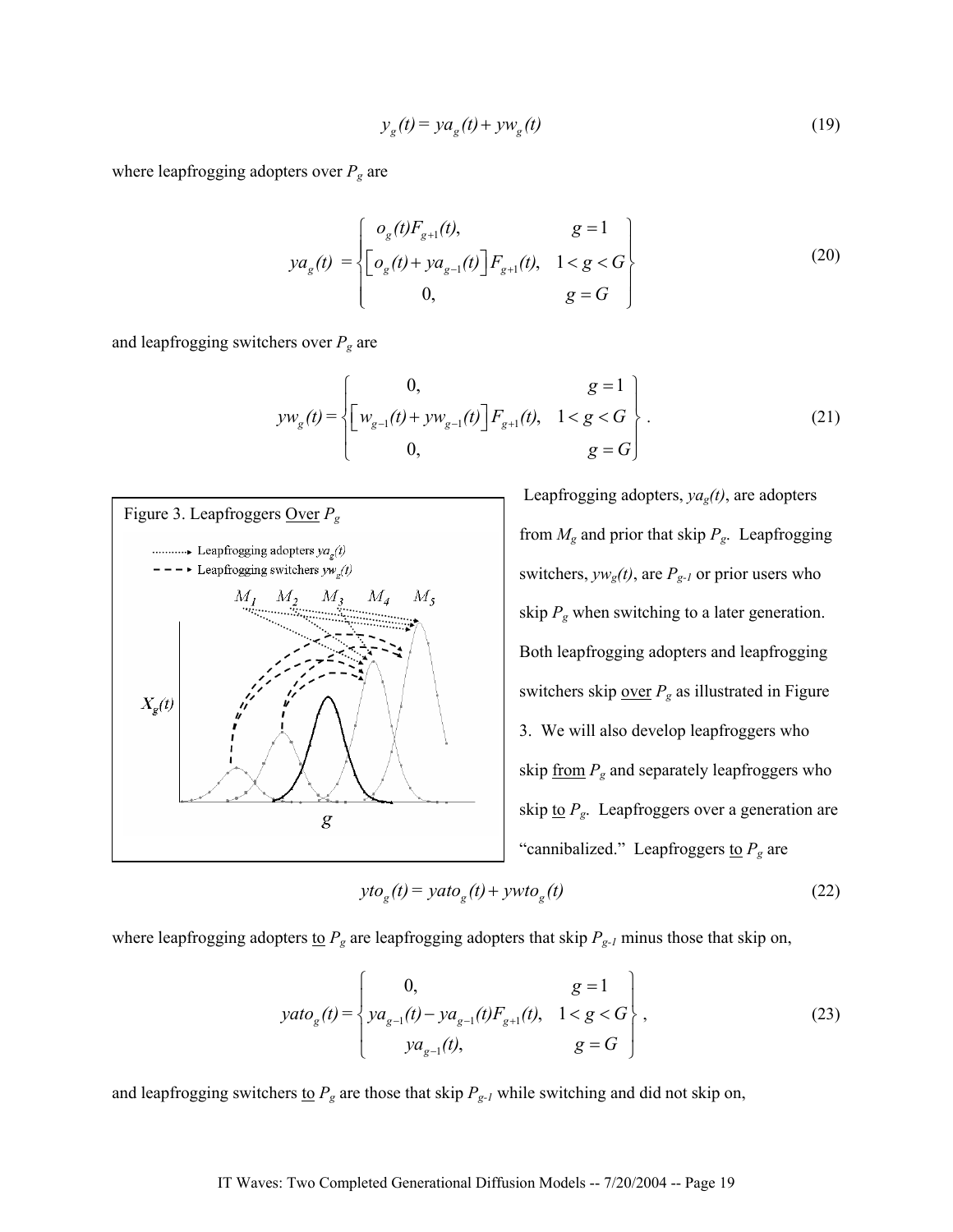$$
ywto_{g}(t) = \begin{cases} 0, & g = 1 \\ yw_{g-1}(t) - yw_{g-1}(t)F_{g+1}(t), & 1 < g < G \\ yw_{g-1}(t) & g = G \end{cases}
$$
 (24)

The quantity  $y \, t \, o_g(t)$  is sales cannibalized by  $P_g$ . Leapfroggers <u>from</u>  $P_g$  are

$$
yfromg(t) = yafromg(t) + ywfromg(t),
$$
\n(25)

where leapfrogging adopters from  $M_g$  market potential are

$$
yafromg(t) = \begin{cases} o_g(t)F_{g+1}(t), & g < G \\ 0, & g = G \end{cases}
$$
 (26)

and leapfrogging switchers <u>from</u>  $P_g$  are switchers from  $P_g$  that leapfrog to  $P_{g+2}$  (or later)

$$
y w from_{g}(t) = \begin{cases} w_{g}(t) F_{g+2}(t), g \leq (G-2) \\ 0, g > (G-2) \end{cases}
$$
 (27)

By expanding the totals (see Appendix D), we can show that the following relationships hold:

$$
y from(t) = y to(t), y a from(t) = y a to(t) \text{ and } y w from(t) = y w to(t). \tag{28}
$$

Finally, we define the cannibalization factor  $C_g(t)$  as the percentage of potential users of  $P_g$ , that instead leapfrog, the total cannibalization factor *C(t)* as the percentage over all generations except the last for which leapfrogging is not possible, and *C*as the ultimate total cannibalization factor:

$$
C_g(t) = \frac{Y_g(t)}{V_g(t)}, \ C(t) = \frac{\sum_{g=1}^{G-1} Y_g(t)}{\sum_{g=1}^{G-1} V_g(t)} \text{ and } C = \lim_{t \to \infty} C(t).
$$
 (29)

4.8. Derivation of Sales, Renewals, Adoptions, Replacements and Diffusion of the Base Technology Now that leapfroggers and switchers have been separately identified, we can derive other quantities.

We can rewrite users from  $(14)$  as

$$
X_g(t) = \left[X_g(t-1) - w_g(t)\right] + \left[v_g(t) - y_g(t)\right]
$$
  
=  $\left[Z_g(t)\right] + \left[s_g(t)\right],$  (30)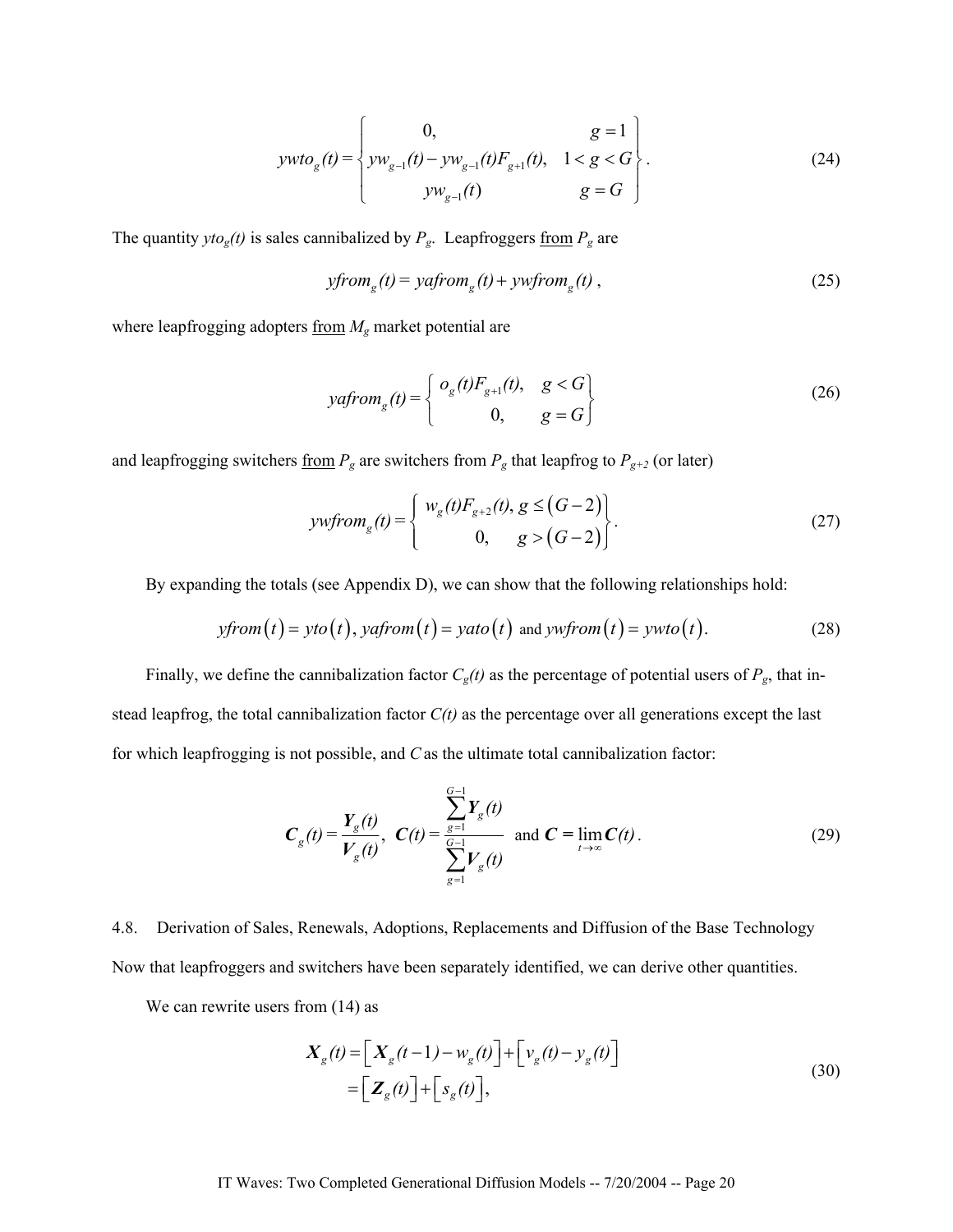where  $Z_g(t)$  is old users who don't switch,

$$
\mathbf{Z}_g(t) = \mathbf{X}_g(t-1) - w_g(t) \,,\tag{31}
$$

which we recognize as renewals (a cumulative quantity) as in Danaher et al. (2001) and *sg(t)* is new users,

$$
s_g(t) = v_g(t) - y_g(t) \,, \tag{32}
$$

which we recognize as sales of  $P_g$  at *t*. Conceptually, sales is potential users who do not leapfrog. Notice that sales is not (10), the change in users. Substituting in (32) for  $v_g(t) = x_g(t) + u_g(t)$  from (10) and for  $y_g(t) = u_g(t) - w_g(t)$  from (11), sales is the change in users plus those who switch to a later generation

$$
s_g(t) = v_g(t) - y_g(t) = \left[x_g(t) + u_g(t)\right] - \left[u_g(t) - w_g(t)\right] = x_g(t) + w_g(t).
$$
 (33)

Conceptually (33) recognizes that the switchers have been subtracted from change in users and it should not be subtracted from sales. Equations (32) and (33) are sales of a product purchased once each generation by each user except for leapfrogging such as sought by Bass and Bass (2001). These equations can be fit to data such as PC sales, copier sales and word processing software sales.

We can now use previously derived quantities to logically formulate new category adopters of  $P<sub>g</sub>$  at  $t$ as those who originate in *Mg* minus those who leapfrog from *Mg* when adopting plus those who leapfrog to  $P_g$  when adopting

$$
a_g(t) = o_g(t) - yafrom_g(t) + yato_g(t),
$$
\n(34)

which with the cumulative  $A_g(t)$  are category adopters as sought by Bass and Bass (2001). With (7) we now have three equal expressions (see Appendix D) for category diffusion (diffusion of the base technology). The three expressions are equal because they are three different ways of counting the same thing (total change in users at *t*): by the originating generation, by generation using and by generation adopted. The three expressions are: total new originating users, total change in users and total new adopters:

$$
o(t) = x(t) = a(t), \text{ but } x_g(t) \neq o_g(t), x_g(t) \neq a_g(t) \text{ and } o_g(t) \neq a_g(t).
$$
 (35)

Sales that are not category adoptions are replacement sales as sought by Bass and Bass (2001):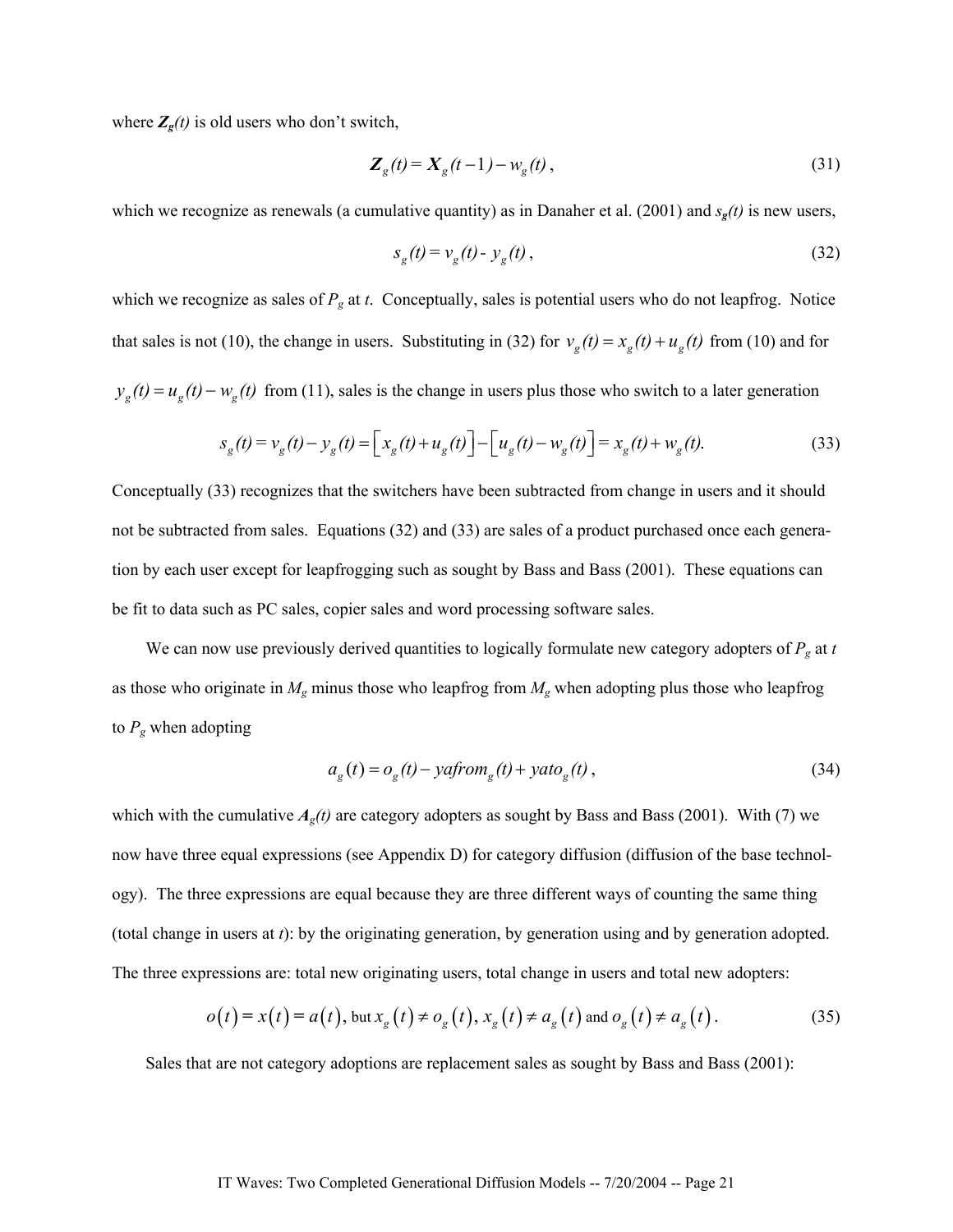$$
r_g(t) = s_g(t) - a_g(t).
$$
 (36)

As shown in Appendix D, if we use (36) to substitute for  $s_g(t)$  from (32) and for  $a_g(t)$  from (34) then apply in order relationships in  $(26)$ ,  $(23)$ ,  $(10)$ ,  $(11)$ ,  $(20)$ ,  $(21)$  and  $(21)$  again we obtain

$$
r_g(t) = w_{g-1}(t) + yw_{g-1}(t) - yw_g(t); \tag{37}
$$

thus replacements is also new switchers to *Pg* from any prior generation ,which is switchers from *Pg-1* plus leapfrogging switchers over  $P_{g-1}$  less switchers that leapfrog  $P_g$ . Replacements would be simply switchers from the prior generation except for leapfrogging; that is,  $r_g(t) \neq w_{g-1}(t)$ ; however, the totals  $r(t) = w(t)$ .

Recall that  $M_g$  is the new potential market with generation *g*.  $M_g$  adopters do not necessarily adopt *Pg*, however, because of leapfrogging when adopting; therefore, we introduce the quantity *Ng*, which we define as the ultimate number of actual adoptions of *Pg*,

$$
N_g = \lim_{t \to \infty} A_g(t) = A_g(\infty). \tag{38}
$$

If there is no leapfrogging, *yafrom<sub>g</sub>*(*t*) = 0 and *yato<sub>g</sub>*(*t*) = 0 for all *t* and using (34) and (38)

$$
N_{g} = \lim_{t \to \infty} \sum_{i=1}^{t} a_{g}(i) = \lim_{t \to \infty} \sum_{i=1}^{t} \Big[ M_{g} f_{g}(t) - ya from_{g}(t) + yato_{g}(t) \Big] = \lim_{t \to \infty} \sum_{i=1}^{t} M_{g} f_{g}(t) = M_{g} ; \qquad (39)
$$

therefore,  $N_g$  is  $M_g$  except for adoption leapfrogging. Of course, in all cases, the total  $M = N$ .

### 4.9. Cumulatives with Time and Totals over all Generations

In the preceding sections many new quantities were derived as the "change in" at *t* of an unspecified cor-

responding cumulative ("count of"), for example, leapfroggers  $y_g(t)$  of the cumulative 1  $(t) = \sum y_{\sigma}(i)$ *t*  $g(t) = \sum y_g$ *i*  $(t) = \sum y_{\circ}(i)$  $Y_g(t) = \sum_{i=1}^{s} y_g(i)$ .

Other cumulatives are similarly defined. Totals across all generations of any non-cumulative quantity

such as 
$$
y(t) = \sum_{g=1}^{G} y_g(t)
$$
 and of any cumulative quantity such as  $Y(t) = \sum_{g=1}^{G} Y_g(t)$ .

### 4.10. Derivation of New Quantities for NB-87c

To extend BB-04X to NB-87c we need only remember that any quantity in the Embedded Model such as  $y_g(t)$  leapfroggers of generation *g* at *t* in NB-87c is  $s_y_g(t)$  sales due to leapfroggers of generation *g* at *t*. A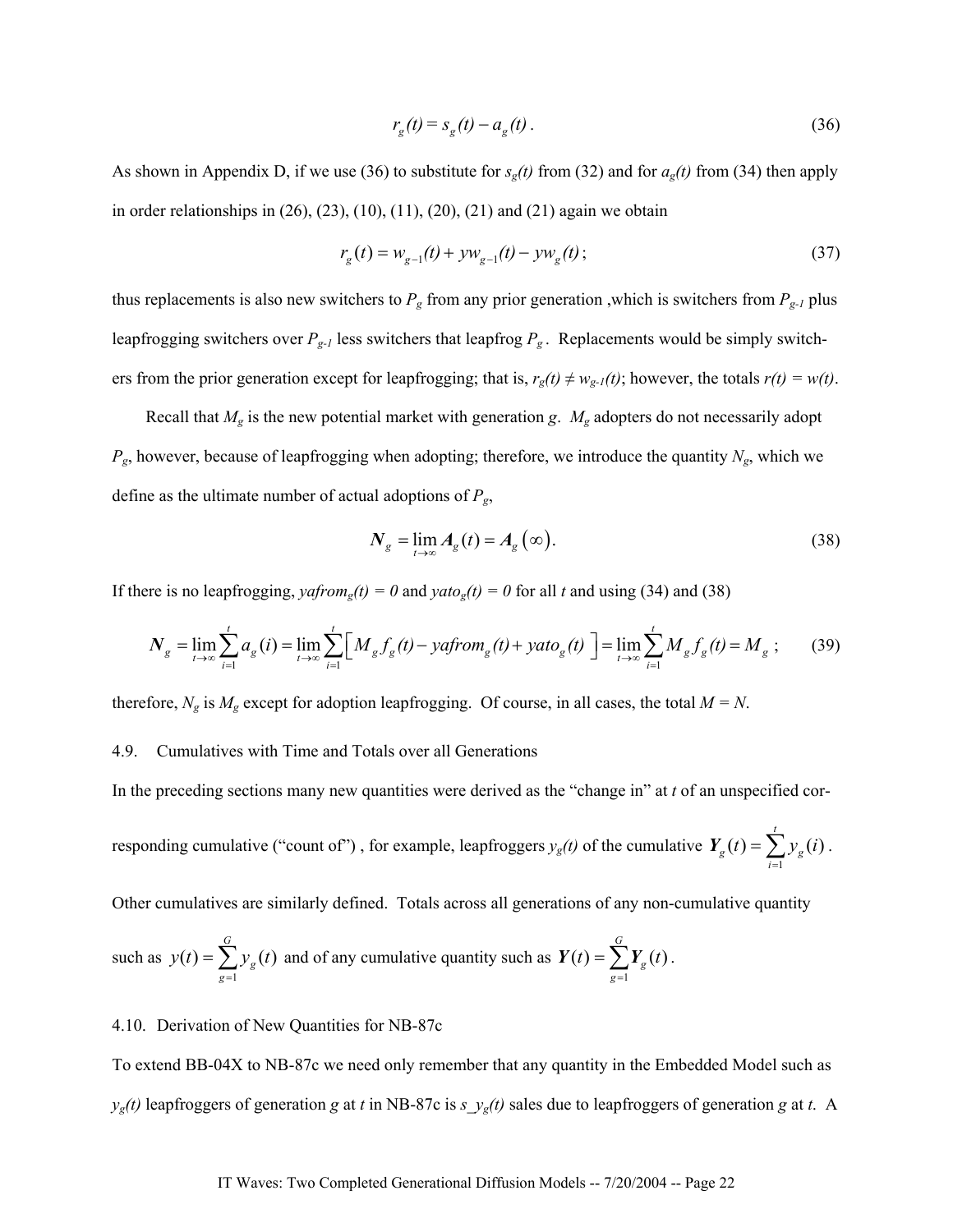cumulative quantity in BB-04X such as cumulative users  $X_g(t)$  in NB-87c is not cumulative: it is  $s_X_g(t)$ , sales at *t* due to cumulative users. To derive NB-87c expressions,  $M_g$  in BB-04X is replaced by  $m_g = \rho_g M_g$ , but remember the change in meanings of all variables discussed earlier.

What corresponds to BB-04X sales,  $s_g(t)$ , in NB-87c?. Since BB-04X sales,  $s_g(t)$ , is new users of  $P_g$ , in NB-87c, *s\_sg(t)* is sales due to new users of *Pg*. Appendix C defines all symbols for both models.

### 5. Empirical

Using BB-04X, we estimate (6) with two generations of wireless telephone subscribers (ITU 2002) and four generations of IBM computer SIU (Phister 1979). We estimate (32) with two generations of copier sales (ITI 2002). Using DRAM data (Gartner 2001) for nine generations we estimate both BB-04X, (32), and NB-87c, (1). We calculate quantities such as sales, switchers and leapfrogging. We compare the same and generational p-q models. We demonstrate forecasting with BB-04X-1 by using the partially complete first and second generations to forecast the last two. We do not forecast a few points ahead as others have because such forecasts depend on no new generation during the time forecasted. In Table 2 the columns starting with the second are: generations, the model, the dependent variable, the equation number, the number of  $M_g$  ( $m_g$  in the case of NB-87c) parameters, the number of  $p_g$  and  $q_g$  parameters, the number of parameters that are significant (1-tailed test at .05 level) in the fit, overall  $R^2$  and  $C$  as in (29). Table 2. Empirical Summary

|                                                 |    |           |                 |       | <b>Parameter Count</b> |     |              | Overall        | Cannibal- |
|-------------------------------------------------|----|-----------|-----------------|-------|------------------------|-----|--------------|----------------|-----------|
| Data                                            | G  | Model     |                 |       | Eq. iM or m            | p,q | Significanti | R <sup>2</sup> | ization   |
| U.S. Cellular Telephone Subscribers             | 2  | BB-04X-g  | $X_g(t)$        | (6)   | 2                      | 4   | 6            | 0.9962         | 15.6%     |
| U.S. Cellular Telephone Subscribers Differenced | 2  | BB-04X-g  | $X_g(t)$        | (10)! | 2                      | 4   | 5            | 0.9599         | 9.5%      |
| U.S. Cellular Telephone Subscribers             | 2  | BB-04X-1a | $X_{\alpha}(t)$ | (6)   | 2                      | 3   | 5            | 0.9940         | 5.6%      |
| U.S. Cellular Telephone Subscribers             | 2  | BB-04X-1  | $X_{\alpha}(t)$ | (6)   | 2                      | 2   | 4            | 0.9513         | 2.4%      |
| U.S. IBM General Purpose Computers SIU          | 4  | BB-04X-g  | $X_{\alpha}(t)$ | (6)   | 4                      | 8   | 12           | 0.9900         | 7.6%      |
| U.S. IBM General Purpose Computers SIU          | 4  | BB-04X-1  | $X_{\alpha}(t)$ | (6)   | 4                      | 2   | 6            | : 0.9885       | 7.4%      |
| U.S. Copier Sales                               | 2  | BB-04X-g  | $S_g(t)$        | (32)  | 2                      | 4   | 6            | 0.9989         | 13.4%     |
| U.S. Copier Sales                               | 2  | BB-04X-1  | $s_{\alpha}(t)$ | (32)  | 2                      | 2   | 4            | 0.9794         | 30.5%     |
| Worldwide DRAM Chip Sales                       | 9. | NB-87-g   | $S_X(x)$        | (1)   | 9                      | 18  | 18           | 0.9830         | 22.2%     |
| Worldwide DRAM Chip Sales                       | 9  | BB-04X-g  | $S_g(t)$        | (32)  | 9                      | 18  | 16           | 0.9827         | 35.4%     |
| Worldwide DRAM Chip Sales                       | 9  | NB-87-1   | $S_X(\theta)$   | (1)   | 9                      | 2   | 9            | 0.9118         | 25.6%     |
| Worldwide DRAM Chip Sales                       | 9  | BB-04X-1  | $s_g(t)$        | (32)  | 9                      | 2   | 9            | 0.9267         | 28.4%     |
| Worldwide DRAM Bit Sales                        | 9  | NB-87-g   | $S_X(x)$        | (1)   | 9                      | 18  | 15           | 0.9986         | 84.8%     |
| Worldwide DRAM Bit Sales                        | 9  | BB-04X-g  | $S_g(t)$        | (32)  | 9                      | 8   | 13           | 0.9974         | 49.5%     |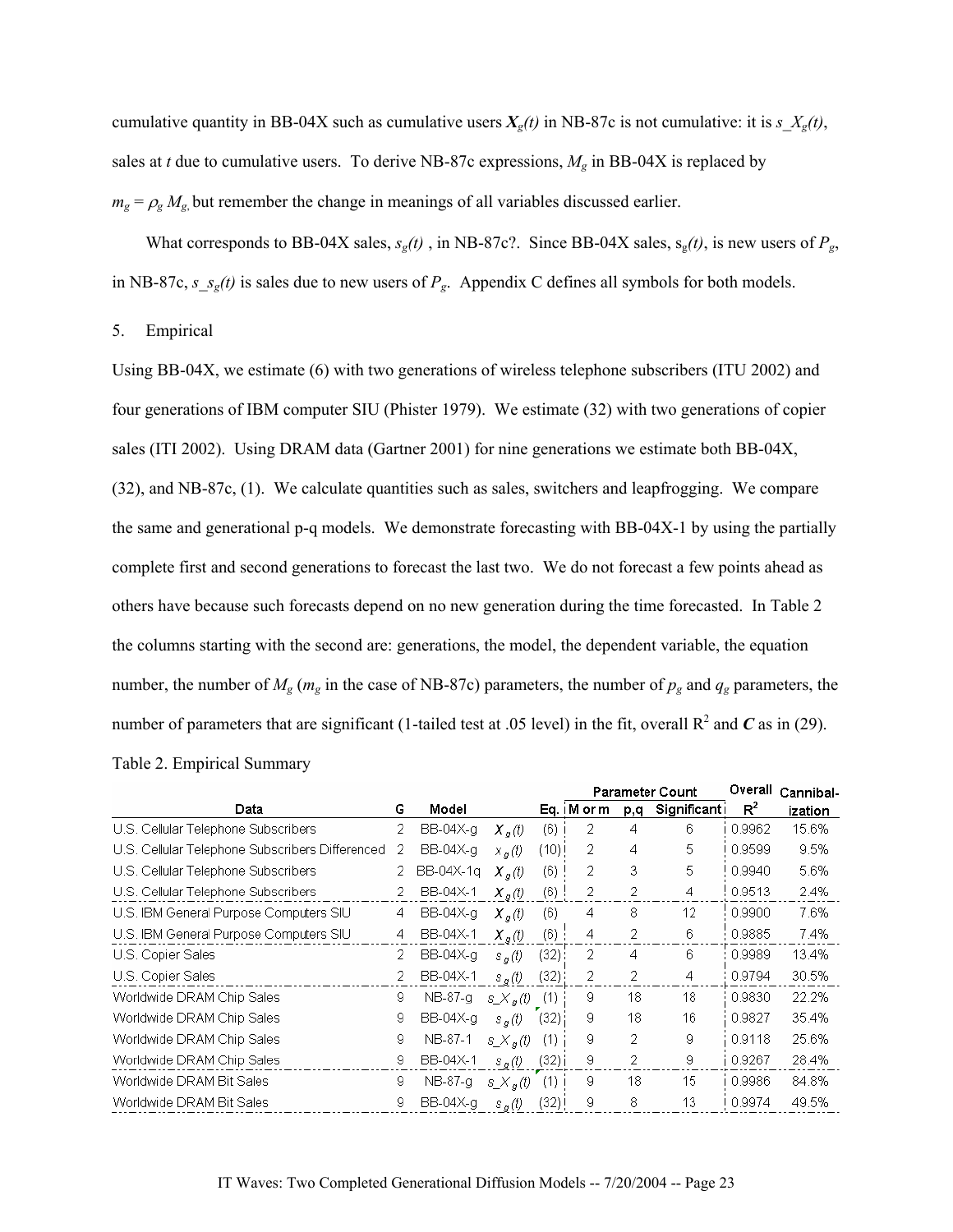All models were implemented in Microsoft Excel Visual Basic (VB) and SAS Proc Model. Nonlinear regression estimates were done with Bass Modeler xlnl (Bass and Isaacson 2003), Excel Solver and SAS. Table 2 summarizes the results. Appendix E presents the issues in selecting and preparing data for BB-04X and NB-87c parameter estimation. Appendix F discusses the estimation methodology. Appendix G provides the detail of the empirical analyses including data (except one set). SAS Proc Model code and Excel VB code are available from the authors. The next section presents the IBM SIU case for which detailed tabular results and charts are presented in Appendix H with interpretations.

The DRAM cases are particularly interesting for several reasons. First, prior to Bass and Bass (2001), four generations fitted was the most that had been reported in any scholarly paper. Second, we fit both NB-87c sales and BB-04X sales (see Figure 1), which resulted in about the same  $\mathbb{R}^2$ . NB-87c views sales as a continuously purchased good while BB-04X views sales as a product purchased once each generation by each user except for leapfrogging. Both views are valid; so we are not surprised that both models achieved excellent fits. BB-04X has the advantage that the estimated *Mg* is the potential market, not the composite quantity  $m_g = \rho_g M_g$ . Even over nine generations the one p-q reduced models NB-87c-1 and BB-04X-1 had  $R^2$ 's of .91 and .93, respectively, making future generation forecasts likely to be good. Another interesting aspect is that because a bit is a more appropriate unit of demand (see Appendix G) we fit bit sales by generation in addition to chip sales.

### 5.1. Early IBM Computer Generations

The data for the first four generations of IBM general-purpose computers installed in the USA are from Phister (1979), which as described in Bass (2002) was incompletely quoted in Mahajan and Muller (1996). We right truncated the data to 1974 because data for all computer models are not available. We changed the second generation start year to 1960 because the data showed only three SIU at the end of 1959 compared to 888 at the end of 1960. The data, tabular results and charts are in Appendices G and H.

Figure 4 compares the fits of BB-04X-g and BB-04X-1. The fits are both excellent and about the same with overall  $R^2$ 's about .99 and generational  $R^2$ 's between .95 and .99. The summary statistics in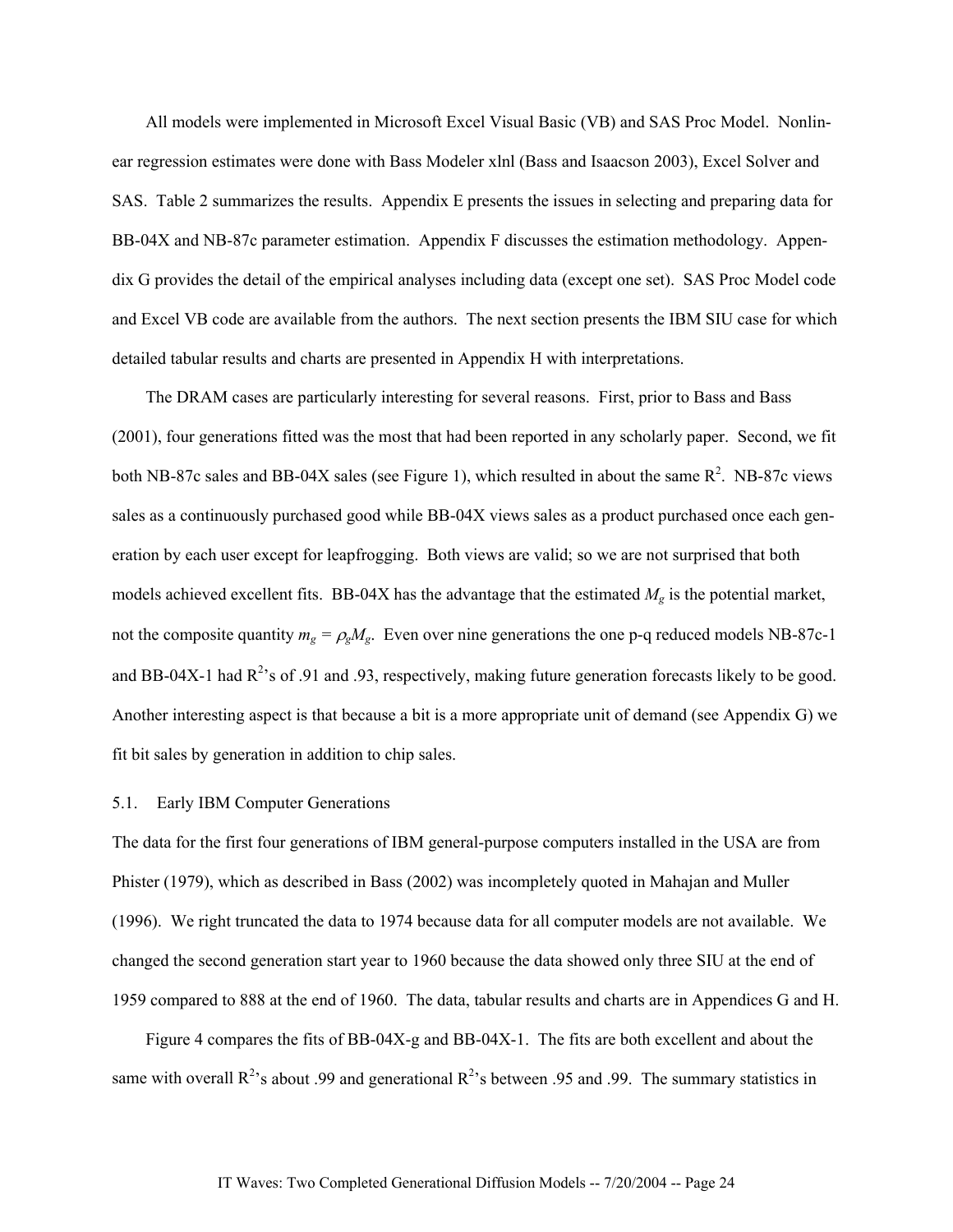Figure 5 (left) can be used to judge the effect of leapfrogging. Figure 5 (right) shows leapfroggers by generation. These numbers are plausible; however, no data are available.



Figure 4. Comparison of BB-04X-g and BB-04X-1 (6) IBM Systems in Use (SIU)



|                                                                                                                                                                                    | BB-04X-g             | Cannibalized Sales from $P_s$                          |
|------------------------------------------------------------------------------------------------------------------------------------------------------------------------------------|----------------------|--------------------------------------------------------|
| Leapfrogging adoptions as % of adoptions<br>Leapfrogging switchers as % of switchers<br>Leapfrogging as % of Potential Sales (except last gen)<br>(Overall Cannibalization Factor) | 8.3%<br>7.6%<br>8.2% | 15%<br>10.1%<br>10%<br>6.6%<br>5%<br>0.9%              |
| Adoption as % of sales<br>Switching as % of sales                                                                                                                                  | 49.1%<br>50.9%       | 0.0%<br>0%<br>$q = 4$<br>$q = 3$<br>$q = 1$<br>$a = 2$ |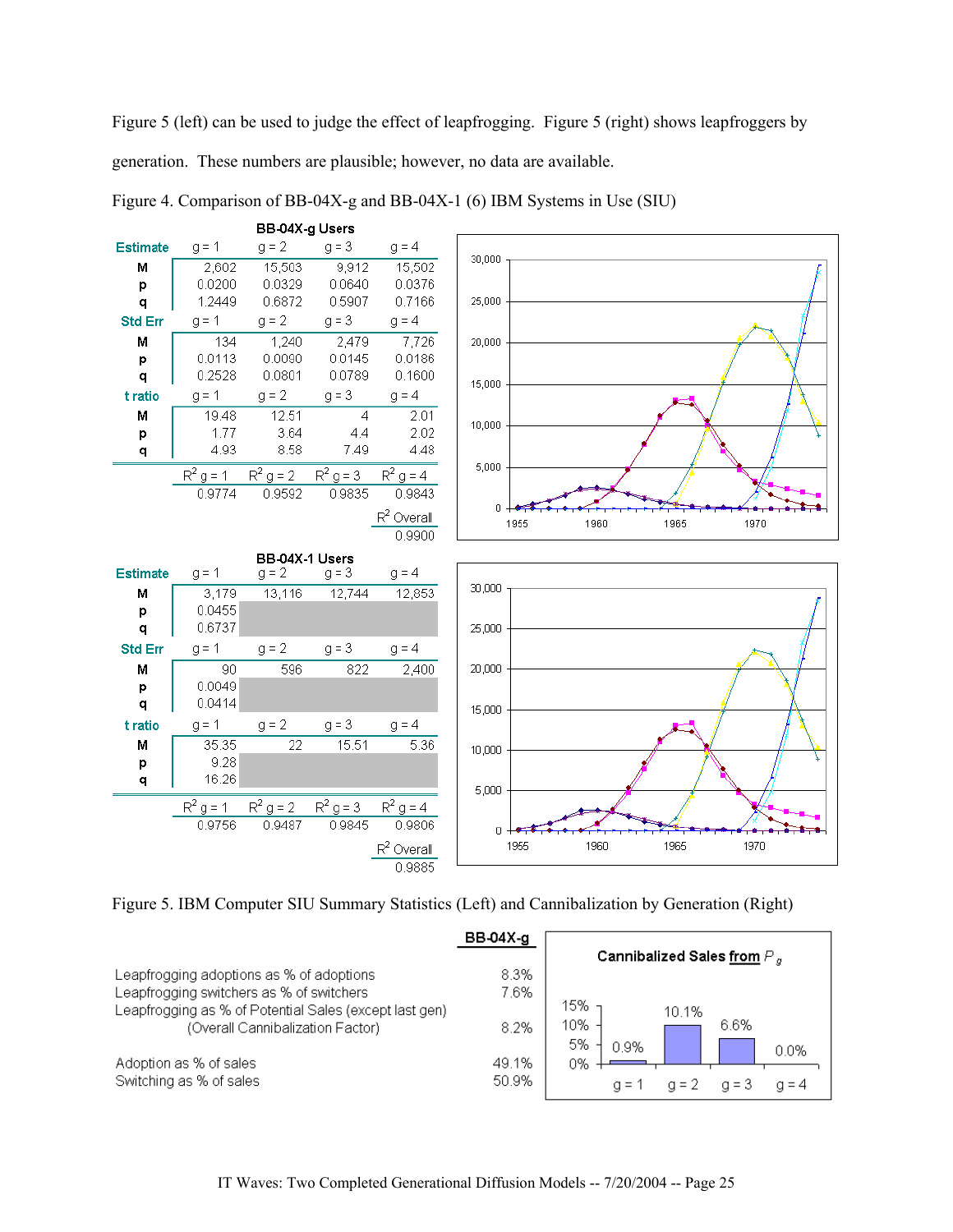Figure 6 (left) illustrates the effect of leapfrogging. We showed in (39) that *Mg* would have been the number of adopters of *Pg* had it not been for leapfrogging; however, with leapfrogging *Ng* is the number of adopters of *Pg*. Figure 6 (right) compares always positive sales to sometimes negative delta users.





Figure 7 shows the three ways of counting users: by *g* of  $P_g$  being used (left), by *g* of Originating  $M_g$ (middle) and by *g* of first purchase (right). The top line of each is the same because it is the total users, which must be the same no matter how they are counted. Only users (left) declines as a new generation comes in. The middle and right graphs are similar, but net leapfrogging is the difference between them.

# Figure 7. BB-04X-g:

Users by *g* of *Pg* being Used (Left), by *g* of Originating *Mg* (Middle) and by *g* of First Purchase (Right)

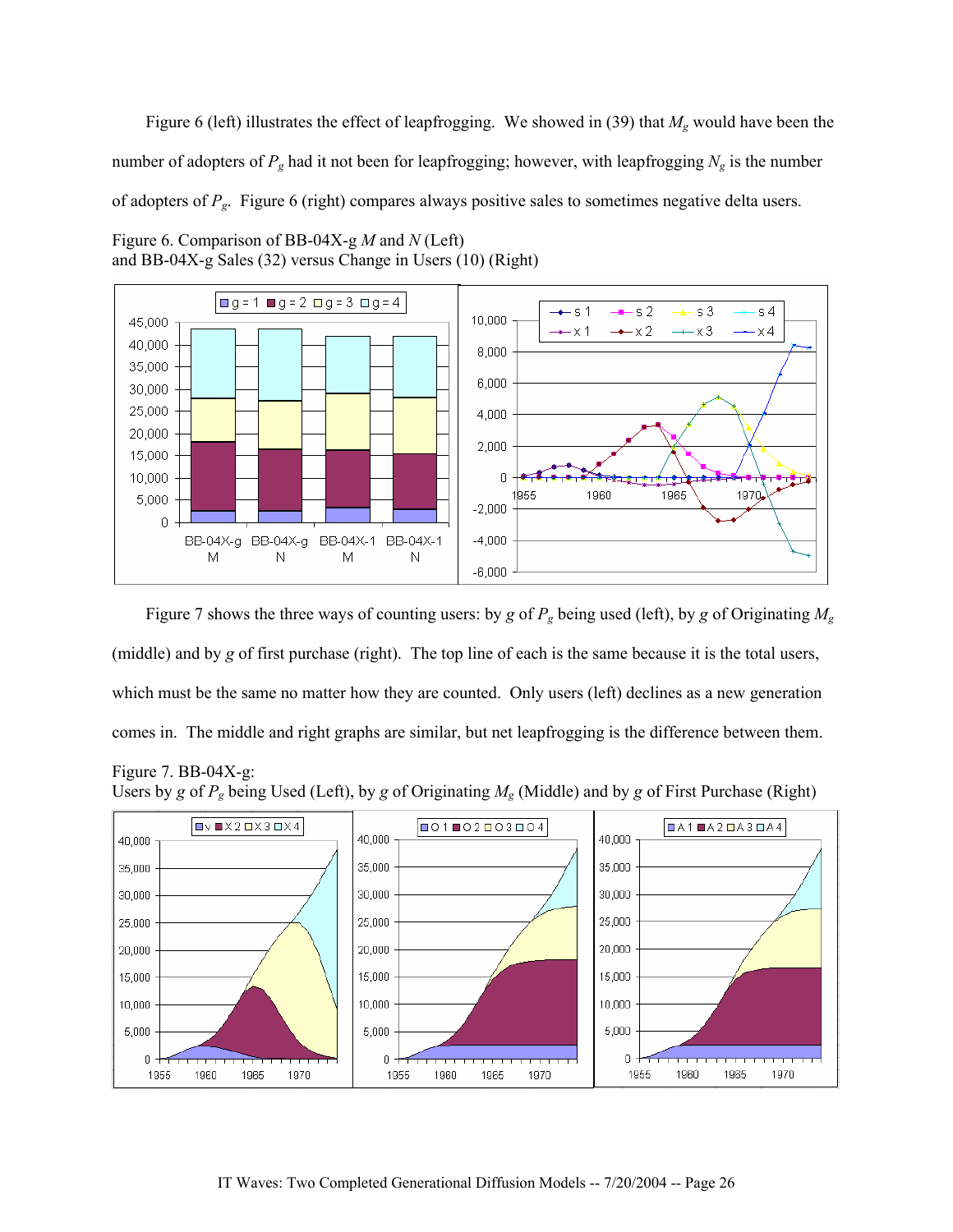

Figure 8. Diffusion of the Base Technology (Upper), Generational Sales (Lower Left) and Adoption Sales and Replacement Sales (Lower Right)

Figure 8 shows the diffusion of the base technology as new category adopters (left) and cumulative category adopters (right). These charts are as expected with surges in new customers with the introduction of new generations. Figure 8 (lower) is a stacked-area chart of sales by generation (left) and these split into adoption and replacement purchases by generation (right). Notice that the line forming the upper boundary in the two lower charts is identical because it represents total sales over all generations.

We explore the forecasting capability of BB-04X-1 by using the parameter estimates for two generations through 1964 as shown in Figure 9 (upper) to forecast the rest of the second generation and the entire third and fourth generations. We expect this to be feasible because the generations are regular and frequent (every five years). The forecast requires only information that would be available in 1964 including the assumption that generations will occur every five years and common marketing research data. Figure 9 (lower) is the forecast. We increase *M2* slightly to allow for some leapfrogging when we add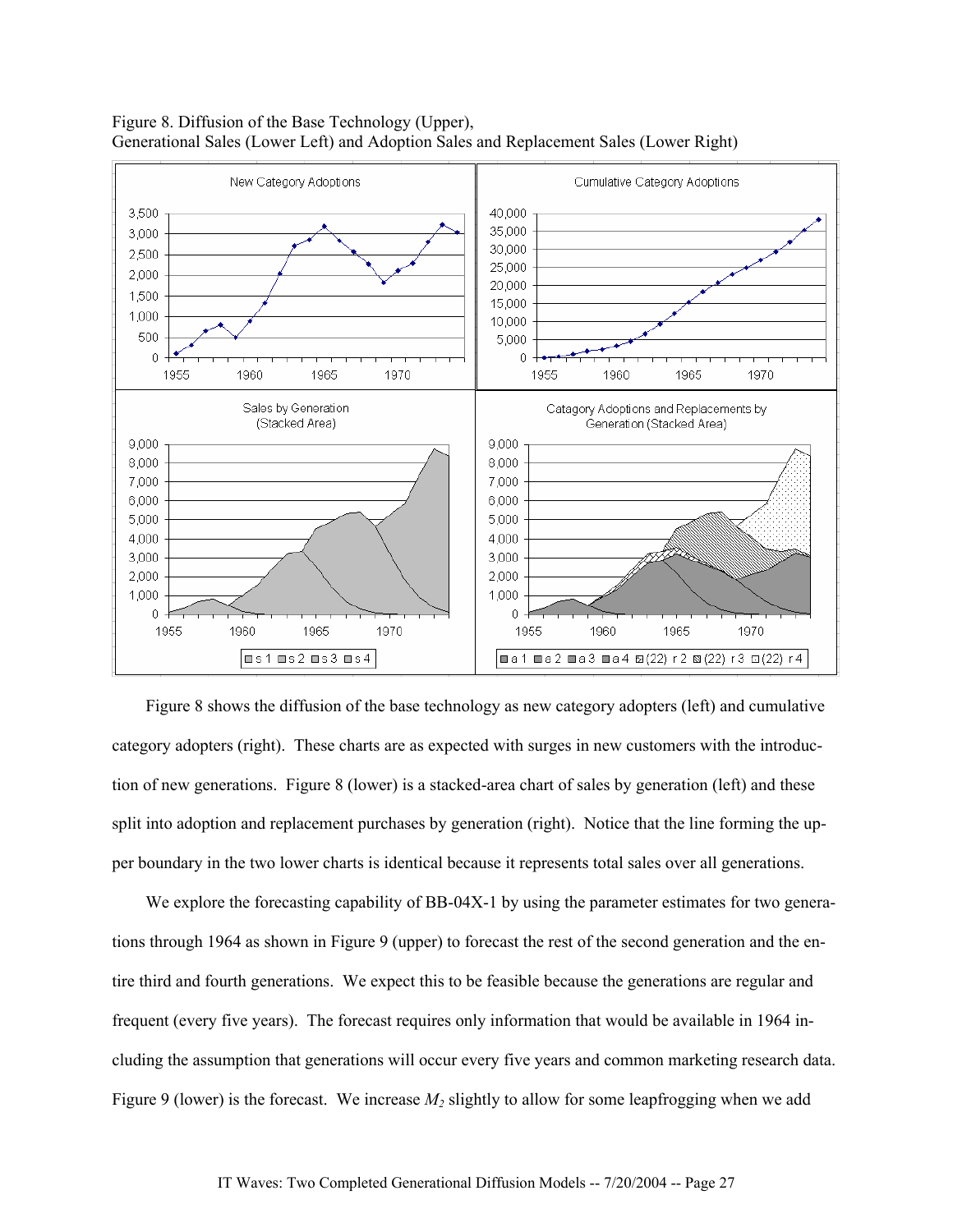two more generations. We must guesstimate  $M_3$  and  $M_4$ . We used the same number for the incremental market potential as generation 2; however, that would not normally be the case. Normally we would use marketing research techniques typically used to obtain market sizing, customer purchase intentions and customer replacement patterns. Generation four incremental market potential can also be guesstimated; however, we would expect it to be fuzzier. The  $R^{2}$ 's in Figure 9 (lower) are measures of the forecast relative to the historical data. Although this forecasting method depends on accurate market sizing, it does not depend on guesstimating  $p_g$  and  $q_g$  as using BB-04X-g would.



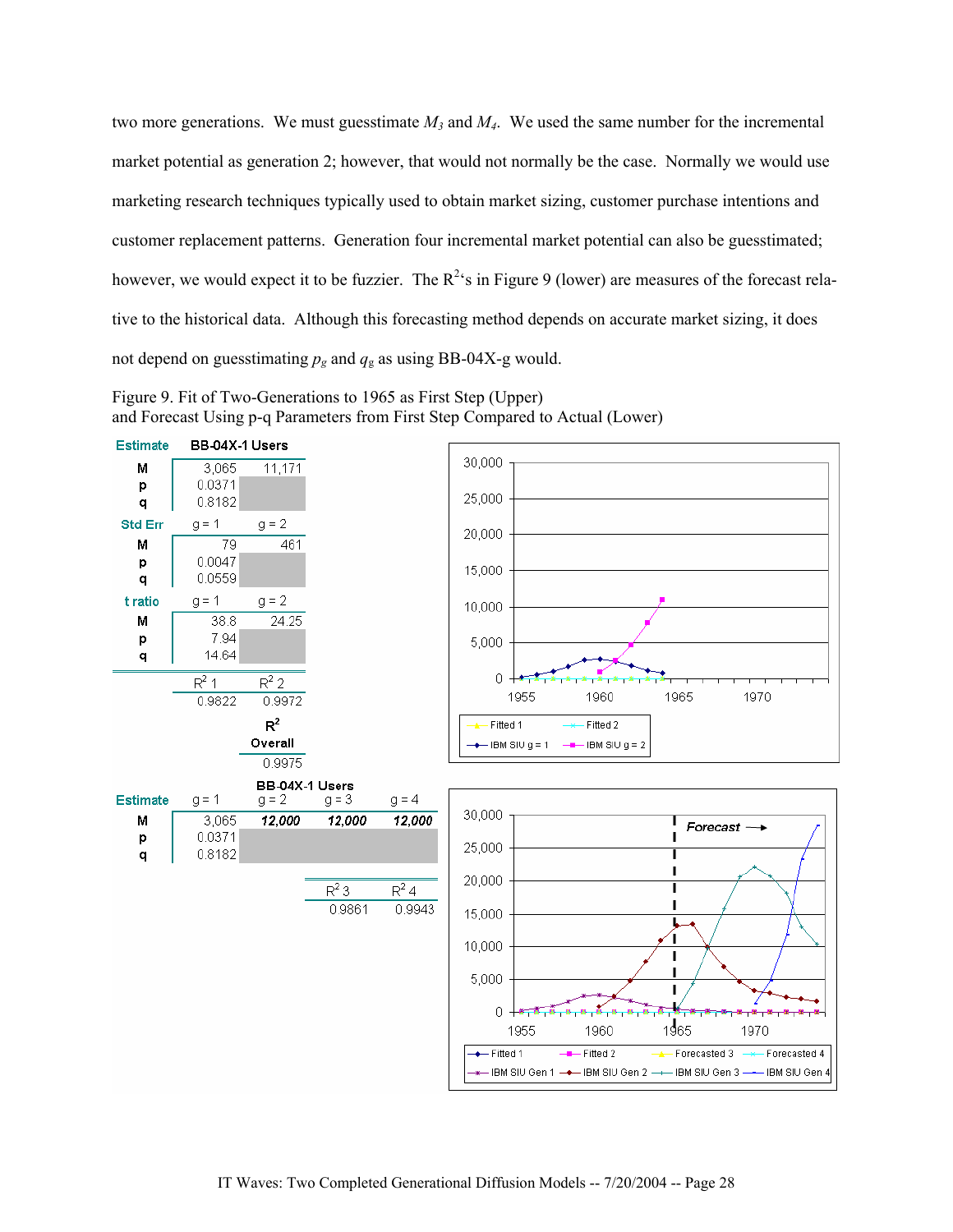### 6. Summary and Conclusions

We have defined the required components of a complete generational diffusion model as a necessary preliminary to completing the two models that have heretofore been known as the Norton-Bass Model. We have for the first time differentiated the classic Norton-Bass from its Embedded Model, which is more widely applicable since it is a model of users (e.g., SIU, installed base, subscribers, penetration) and of sales of a product purchased once each generation by each user except for leapfrogging. We have derived for the Embedded Model 39 new quantities, for example: leapfroggers, switchers, sales, replacements and renewals. For the classic Norton-Bass we have derived sales due to each of the newly identified quantities (e.g., leapfroggers) in the Embedded Model. We have estimated the Embedded Model by fitting it to sales, SIU or subscriber data for several IT categories including: cellular telephone, IBM computer systems, copiers, DRAM chips and DRAM bits and have demonstrated the newly derived quantities. We have shown that both NB-87c sales-c and BB-04X sales-1 are good fits to nine generations of DRAM, which is not surprising since both views of the phenomenon are valid.

With regard to the "inherent inconsistency" when deriving the first-time adoption model for multiple generations observed by Danaher et al. (2001), we have shown that there is none by doing the derivation.

With regard to the p-q issue we conclude that both variants are useful. NB-87c-g and BB-04X-g are good matches to their respective phenomena as demonstrated by our empirical analyses. For forecasting, however, NB-87c-g and BB-04X-g are useful only for extending a generation a few time periods and then only if a new generation has not entered. For forecasting entire generations prior to or after only a few data points, NB-87c-g and BB-04X-g require guesstimating three parameters per generation. But, you say, can't prior generations be used as analogies? Yes, that is effectively what using NB-87c-1 or BB-04X-1 does: it determines one set of parameters *p* and *q* that give a good overall fit. If the market has changed considerably over time, then more than one p-q set can be used. We expect that product categories with frequent, regular generations are better candidates for forecasting one or more generations ahead than are categories with irregular and infrequent generations.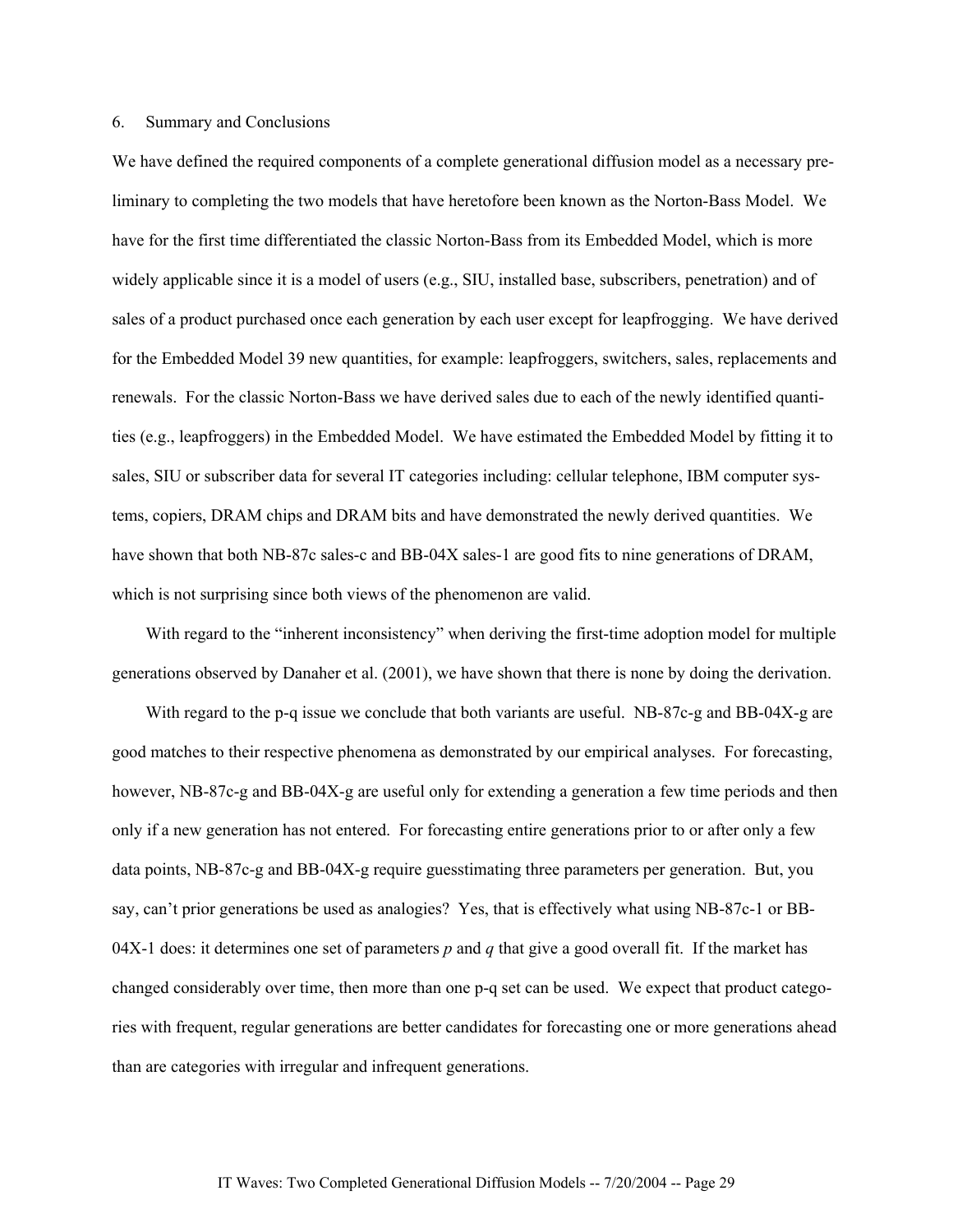With regard to the leapfrogging issue we have demonstrated that the classic Norton-Bass and the Embedded Model have leapfroggers by deriving the equations for them and estimating them empirically.

### 7. Areas for Future Research

Our review of the generational diffusion model literature and our exploration of the newly defined model have raised the following questions: (1) Need all significant substitutable products and successive products be included in the data used to estimate generational models? (2) How should the forecasting capability of generational models be judged? (3) Is leapfrogging -- a decomposed quantity with no empirical validation -- a desirable property of a generational model? (4) What is the effect of left truncating the data? (5) What is the effect of omitting the data of a generation that overlapped with others during the modeled timeframe? We give our opinions on some of these issues in Appendices E and F; but more research is needed on all of them. Other possibilities for this research stream include (1) comparing the new model BB-04X both theoretically and empirically to the models MM-96, DHP-01, and BB-01; (2) exploring leapfrogging with empirical evidence, qualitative information and simulation; and (3) using BB-04X to explore pricing, generational timing and competition.

Although we have derived 80 BB-04X equations for quantities that are common to all generational phenomena that can be measured as counts of users, there are still other equations that can be derived that have managerial importance; for example, to name a few (all by generation): expected time from a purchase to its replacement, mix of prior product ownership, percentage of switchers that leapfrog to the last generation, time to the peak, time to the peak in category adoptions, time to saturation of the total market and the set of all possible purchase histories as well as the number of users having each history.

A third model is implied by this paper. NB-87c and BB-04X can be used together by first estimating or specifying the  $p_g$ ,  $q_g$  and  $M_g$  for BB-04X then estimating or specifying  $\rho_g$ , for NB-87c while using the other parameters from BB-04X. Example uses include cellular subscribers with minutes of usage and computer-printer users with cartridge sales. We will leave this exploration for another time.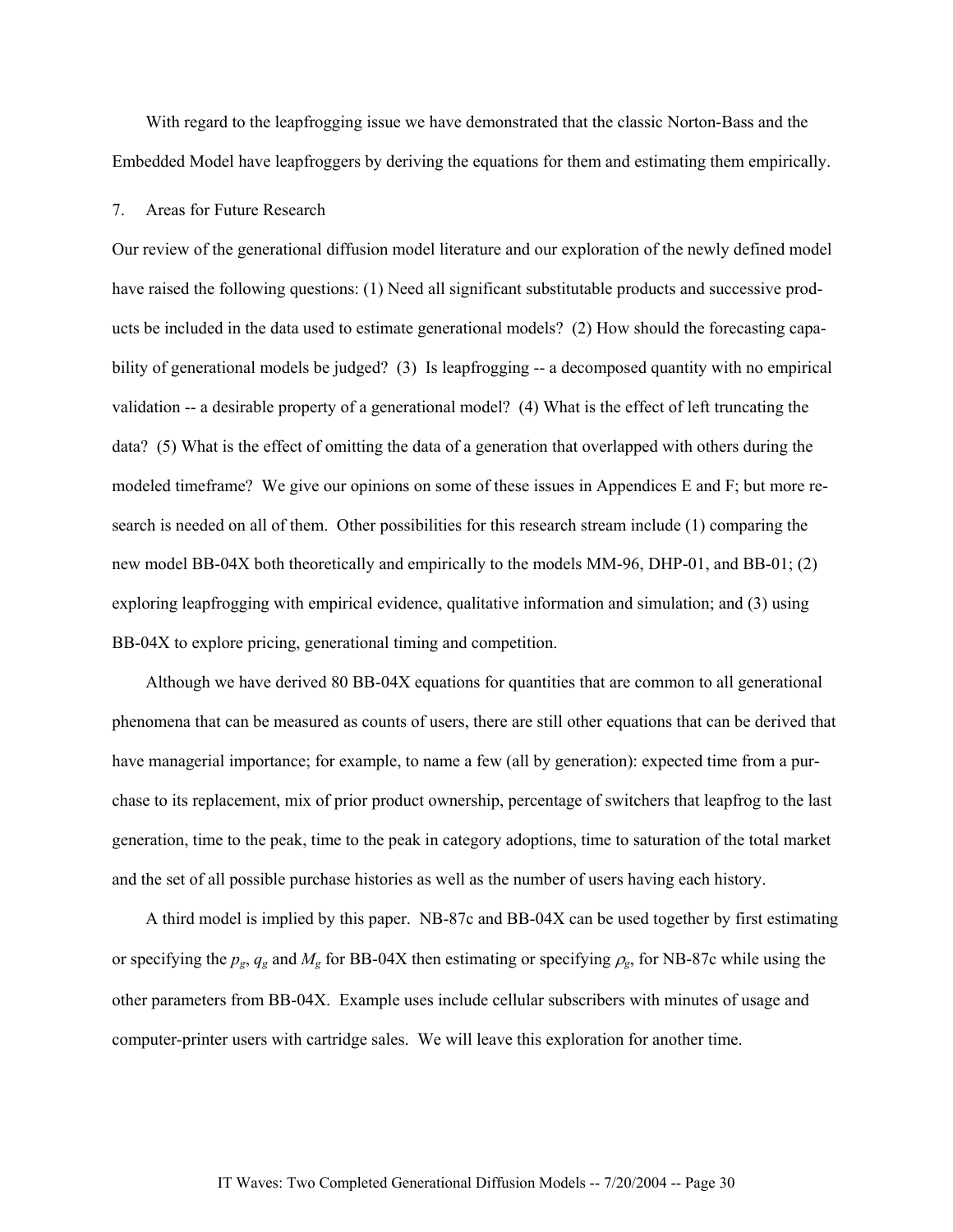References

Bass, F.M. 1963. A dynamic model of market share and sales behavior. *Proceedings of the Winter Conference of the American Marketing Association*. Chicago, IL.

Bass, F.M. 1969. A new product growth for model consumer durables. *Management Sci.* **15** 215-227.

- Bass, F.M., T. V. Krishnan, D. C. Jain. 1994. Why the Bass Model fits without decision variables. *Marketing Sci.* **13** 203-223.
- Bass, P. I. 2002. Generational diffusion model data: the IBM mainframe case. Working Paper, Bass Economics Inc. (www.basseconomics.com), Frisco, TX.
- Bass, P. I., F. M. Bass. 2001. Diffusion of technology generations: A model of adoption and repeat sales. Working Paper, Bass Economics Inc. (www.basseconomics.com), Frisco, TX.
- Bass, P. I., F. M. Bass. 2004. IT waves: two completed generational diffusion models -- supplement. Working Paper, Bass Economics Inc. (www.basseconomics.com), Frisco, TX.
- Bass, P. I., J. Isaacson. 2003. Multiple generation diffusion model estimation using adaptive nonlinear least squares algorithm NL2SOL. Working Paper, Bass Economics Inc. (www.basseconomics.com), Frisco, TX.
- Bayus, B. L., N. Kim, A. D. Shocker. 2000. Growth models for multiproduct interactions: current status and new directions. In Mahajan, Vijay, Eitan Muller and Yoram Wind. *New-Product Diffusion Models.* Kluwer Academic Publishers, Boston / Dordrecht / London.
- Danaher, P. J., B. G. S. Hardie, W. P. Putsis, Jr. 2001. Marketing-mix variables and the diffusion of successive generations of a technological innovation. *J. of Marketing* Research. **38** 501-514.

Gartner. 2001. DRAM Supply and Demand Statistics. Gartner, Inc. Stamford, CT.

Gullberg, Jan. 1997. *Mathematics from the Birth of Numbers*, W.W.Norton & Co., Inc., New York, NY.

- Islam, T., N. Meade. 1997. The Diffusion of Successive Generations of a Technology: A More General Model. *Tech. Forecasting and Social Change* **56** 49-60.
- ITI. 2002. Information Technology Industry Data Book 1960-2010. Information Technology Industry Council. Washington, DC.